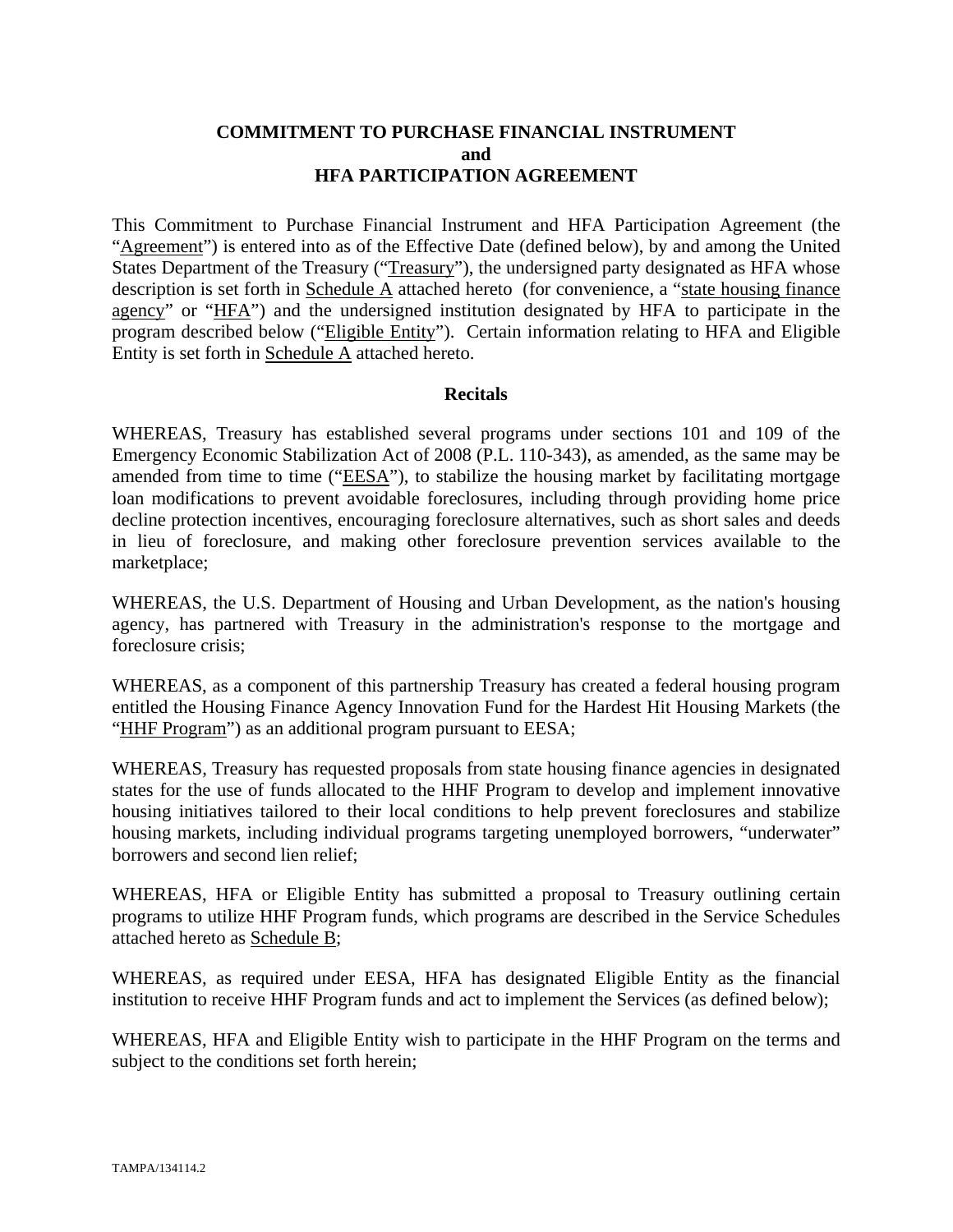Accordingly, in consideration of the representations, warranties, and mutual agreements set forth herein and for other good and valuable consideration, the receipt and sufficiency of which are hereby acknowledged, Treasury, HFA and Eligible Entity agree as follows.

### **Agreement**

### **1. Services**

A. Eligible Entity shall (i) contemporaneously with the execution and delivery of this Agreement, deliver a fully executed Financial Instrument (the "Financial Instrument") to Treasury evidencing its obligations under this Agreement, in the form attached hereto as Exhibit  $\overline{A}$ ; (ii) perform the duties and obligations set forth in this Agreement and the Financial Instrument; and (iii) provide and perform (or engage qualified vendors to provide and perform) the Services described in the Service Schedules (as defined below).

B. Contemporaneously with the execution and delivery of this Agreement, HFA and Eligible Entity shall deliver to Treasury multiple schedules (each a "Service Schedule" and together, the "Service Schedules") describing the services (the "Services") to be performed by Eligible Entity under the HHF Program. The Service Schedules will be numbered sequentially as Service Schedule B-1, Service Schedule B-2, et seq., and are referenced herein, collectively, as Schedule B.

C. Contemporaneously with the execution and delivery of this Agreement, HFA and Eligible Entity shall also deliver to Treasury a budget detailing the administrative expenses necessary to carry out the Services (the "Permitted Expenses"). The budget detailing the Permitted Expenses is attached hereto as **Schedule C.** Neither HFA nor Eligible Entity shall expend HHF Program funds for administrative expenses in excess of the total amount of the Permitted Expenses (reasonable variances between line items being permitted) without the prior consent of Treasury, which may be withheld in Treasury's sole discretion. Additionally, all administrative expenses paid with HHF Program funds shall be accounted for and are subject to OMB Circular A-87 (revised 5/4/95, as further amended 8/29/97), which can be found at http://www.whitehouse.gov/omb/rewrite/circulars/a087/a087-all.html.

### **2. Representations, Warranties and Covenants**

A. **HFA and Eligible Entity.** HFA and Eligible Entity, each for themselves, make the following representations, warranties and covenants to Treasury and the truth and accuracy of such representations and warranties and compliance with and performance of such covenants are continuing obligations of HFA and Eligible Entity, each as to itself. In the event that any of the representations or warranties made herein cease to be true and correct or HFA or Eligible Entity breaches any of its covenants made herein, HFA or Eligible Entity, as the case may be, agrees to notify Treasury immediately and the same shall constitute an Event of Default hereunder.

(1) HFA and Eligible Entity each represent and warrant that it is in compliance with, and covenants that all Services will be performed in compliance with, EESA and all Federal, state and local laws, regulations, regulatory guidance, statutes, ordinances, codes and requirements, applicable to the provision of the Services by HFA and Eligible Entity,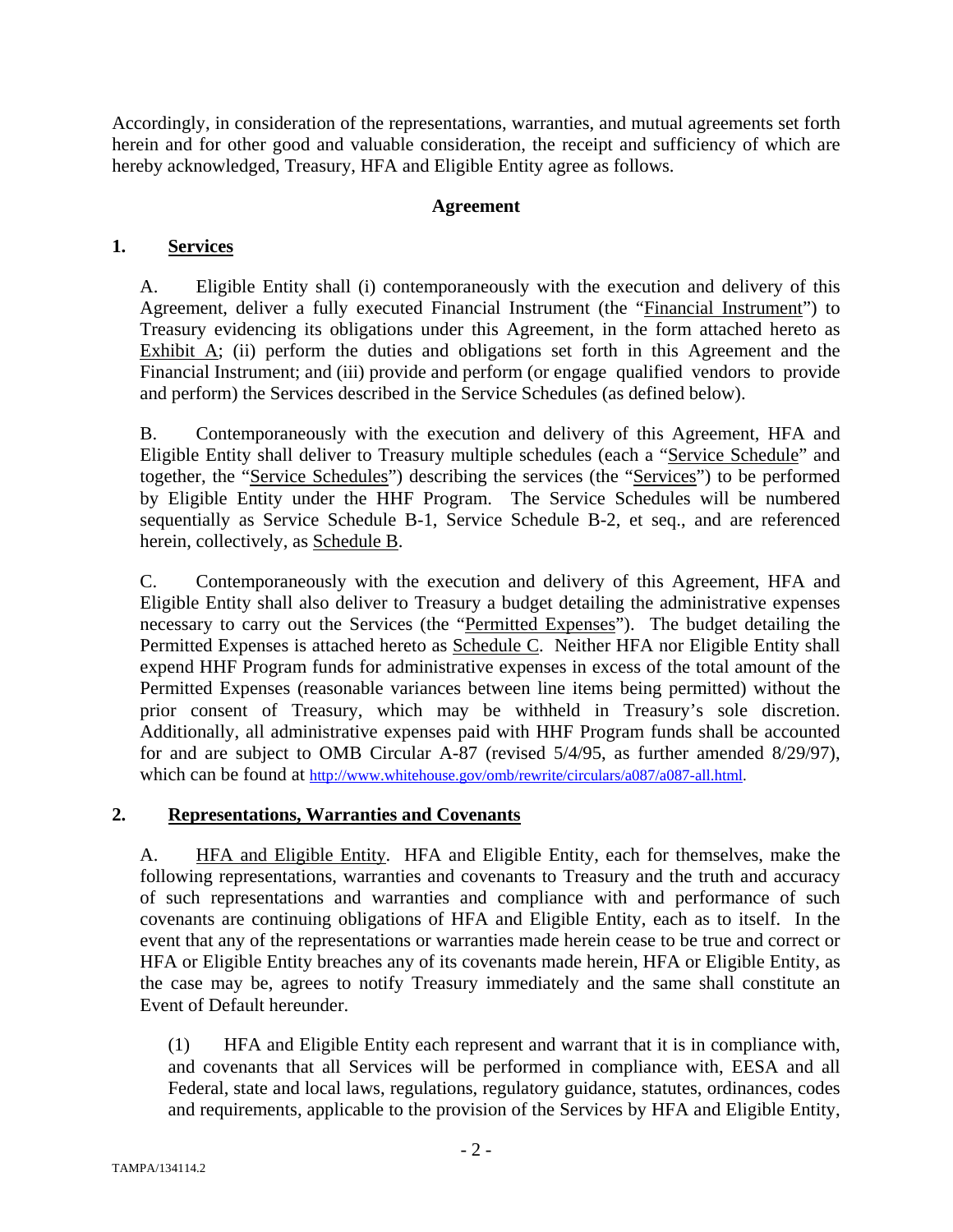or its officers, employees, agents or contractors, including, but not limited to, the Truth in Lending Act, 15 U.S.C. §1601 et seq., the Home Ownership and Equity Protection Act, 15 U.S.C. § 1639, the Federal Trade Commission Act, 15 U.S.C. § 41 et seq., the Equal Credit Opportunity Act, 15 U.S.C. § 701 et seq., the Fair Credit Reporting Act, 15 U.S.C. § 1681 et seq., the Fair Debt Collection Practices Act, 15 U.S.C. § 1692 et seq., the Real Estate Settlement Procedures Act, 12 U.S.C. §2601 et seq., the Fair Housing Act, 42 U.S.C. §3601, the Gramm Leach Bliley Act, 15 U.S.C. §6801-6809, and §§ 114 and 315 of the Fair and Accurate Credit Transactions Act of 2003 (the "FACT Act"), 15 U.S.C. §§ 1681m(e) and 1681c(h), and all other Federal and state laws and regulations applicable thereto, including, without limitation, those designed to prevent unfair, discriminatory or predatory lending practices, tenant rights and licensing (collectively, the "Applicable Laws").

(2) The performance of the Services will not conflict with, or be prohibited in any way by, the Applicable Laws or any agreement or restriction by which HFA or Eligible Entity is bound. Neither HFA nor Eligible Entity is aware of any other legal, financial or other impediments to performing the Services or its obligations under this Agreement, and shall promptly notify Treasury of any such impediments which may impair its ability to perform the Services or its obligations under this Agreement, as applicable. Neither HFA nor Eligible Entity is delinquent on any Federal tax obligation or any other debt owed to the United States or collected by the United States for the benefit of others, excluding any debts or obligations that are being contested by it in good faith.

(3) Neither HFA nor Eligible Entity has received written notice of any action, suit, restraining order, injunction, investigation, proceeding or inquiry at law or in equity, pending or threatened, by or before any judicial, quasi-judicial, legislative or administrative court, agency or authority, or any arbitrator, nor to the best of HFA's and Eligible Entity's knowledge is there any basis for any of the foregoing, wherein an unfavorable determination, ruling or finding would materially adversely affect the validity or enforceability of this Agreement, the Financial Instrument or the ability of HFA or Eligible Entity to perform its respective obligations hereunder and thereunder.

(4) HFA and Eligible Entity each covenants that: (i) it will perform its obligations in accordance with this Agreement and Applicable Laws, and will promptly provide such performance or other reporting as may be required by Treasury, the Government Accountability Office ("GAO"), Congressional Oversight Panel or the Special Inspector General of the Troubled Asset Relief Program ("SIGTARP"); (ii) it will maintain complete, accurate and appropriate records of, and supporting documentation for, all Services provided in connection with the HHF Program; (iii) all Services will be offered and performed in accordance with the Service Schedules, fully documented and serviced, or otherwise performed, in accordance with this Agreement and EESA; and (iv) all data, collection information and other information reported by HFA or Eligible Entity to Treasury under this Agreement, including, but not limited to, information that is relied upon by Treasury in calculating the Purchase Price (as defined below) or in performing any compliance review will be true, complete and accurate in all material respects, and consistent with all relevant business records, as and when provided.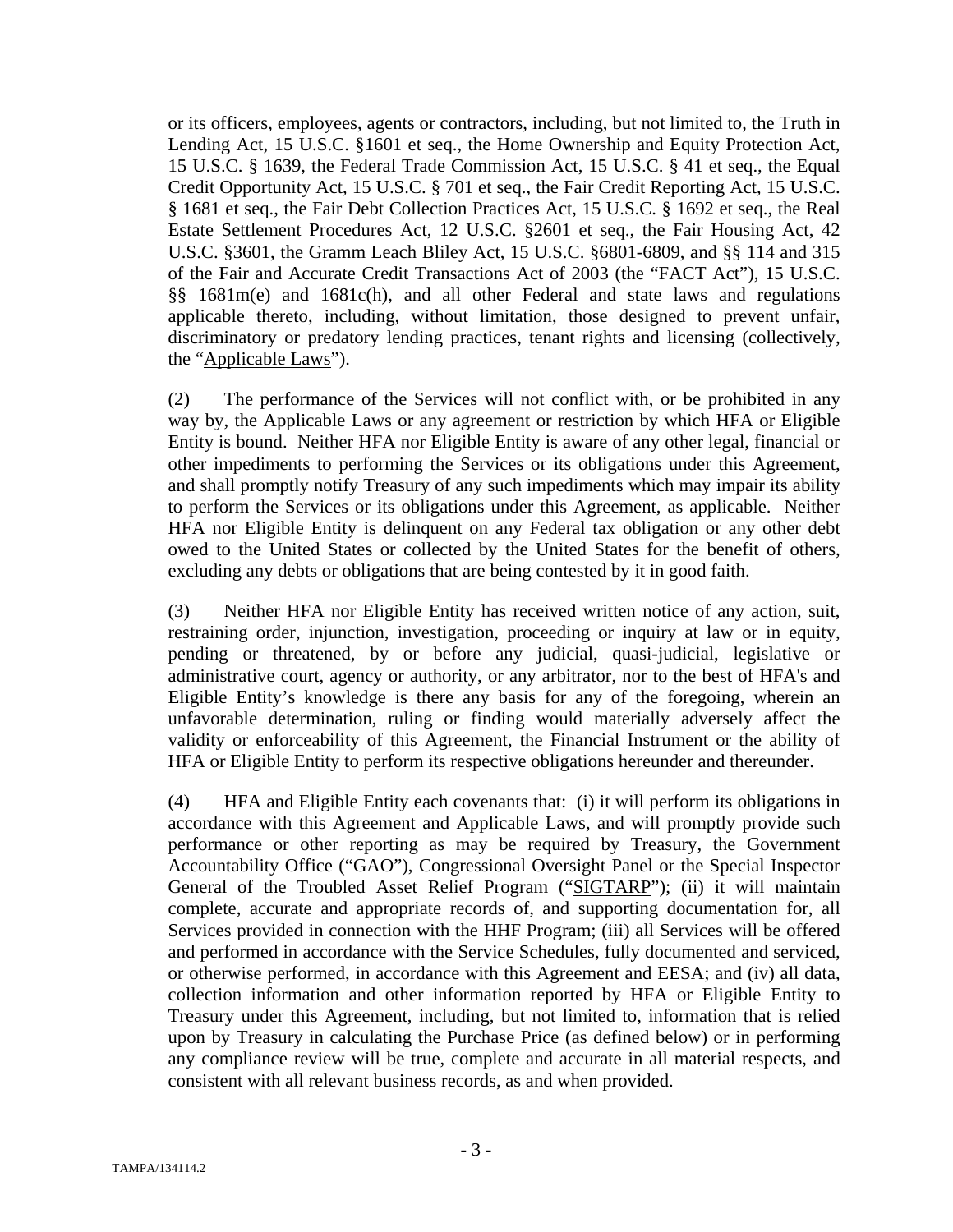(5) HFA and Eligible Entity each covenants that it will: (i) perform the Services and obligations required under this Agreement in accordance with the practices, high professional standards of care, and degree of attention used in a well-managed operation, and no less than that which HFA or Eligible Entity exercises or would exercise for itself under similar circumstances; and (ii) use qualified individuals with suitable training, education, experience and skills to perform the Services. HFA and Eligible Entity each acknowledges that HHF Program participation may require changes to, or the augmentation of, its systems, staffing and procedures, and covenants and agrees to take all reasonable actions necessary to ensure it has the capacity to implement the Services in accordance with this Agreement.

(6) HFA and Eligible Entity each covenants that it will comply with all regulations on conflicts of interest that are applicable to HFA or Eligible Entity, as the case may be, in connection with the conduct of its business and performance of the Services and all conflicts of interest and non-disclosure obligations and restrictions and related mitigation procedures set forth in this Agreement.

(7) HFA and Eligible Entity each acknowledges that the provision of false or misleading information to Treasury in connection with the HHF Program or the Services may constitute a violation of: (a) Federal criminal law involving fraud, conflict of interest, bribery, or gratuity violations found in Title 18 of the United States Code; or (b) the civil False Claims Act (31 U.S.C. §§ 3729-3733). HFA and Eligible Entity each covenants to immediately disclose to Treasury any discovered credible evidence, in connection with this Agreement and the Services, that a management official, employee, or contractor of Eligible Entity has committed, or may have committed, a violation of the referenced statutes or other wrongdoing.

(8) HFA and Eligible Entity each covenants to disclose to Treasury any other material facts or information in its possession that Treasury should expect to know about HFA or Eligible Entity or its employees, management officials or contractors to help protect the reputational interests of Treasury in connection with the HHF Program.

(9) HFA and Eligible Entity shall each be responsible for the supervision and management of any contractor it engages to assist in the performance of the Services or any obligation under this Agreement. HFA or Eligible Entity, as applicable, shall remove and replace any contractor that it deems as failing to perform. HFA and Eligible Entity shall each ensure that all of its contractors comply with the terms and provisions of this Agreement. Each of HFA and Eligible Entity shall be responsible for the acts or omissions of its respective contractors as if the acts or omissions were by the HFA or Eligible Entity, respectively.

(10) HFA and Eligible Entity each covenants that it will timely inform Treasury of any anticipated or actual Event of Default and of any suspected or actual Act of Bad Faith (defined below).

(11) HFA and Eligible Entity each acknowledges that Treasury may be required to respond, pursuant to the Privacy Act of 1974 (the "Privacy Act"), 5 U.S.C. § 552a, to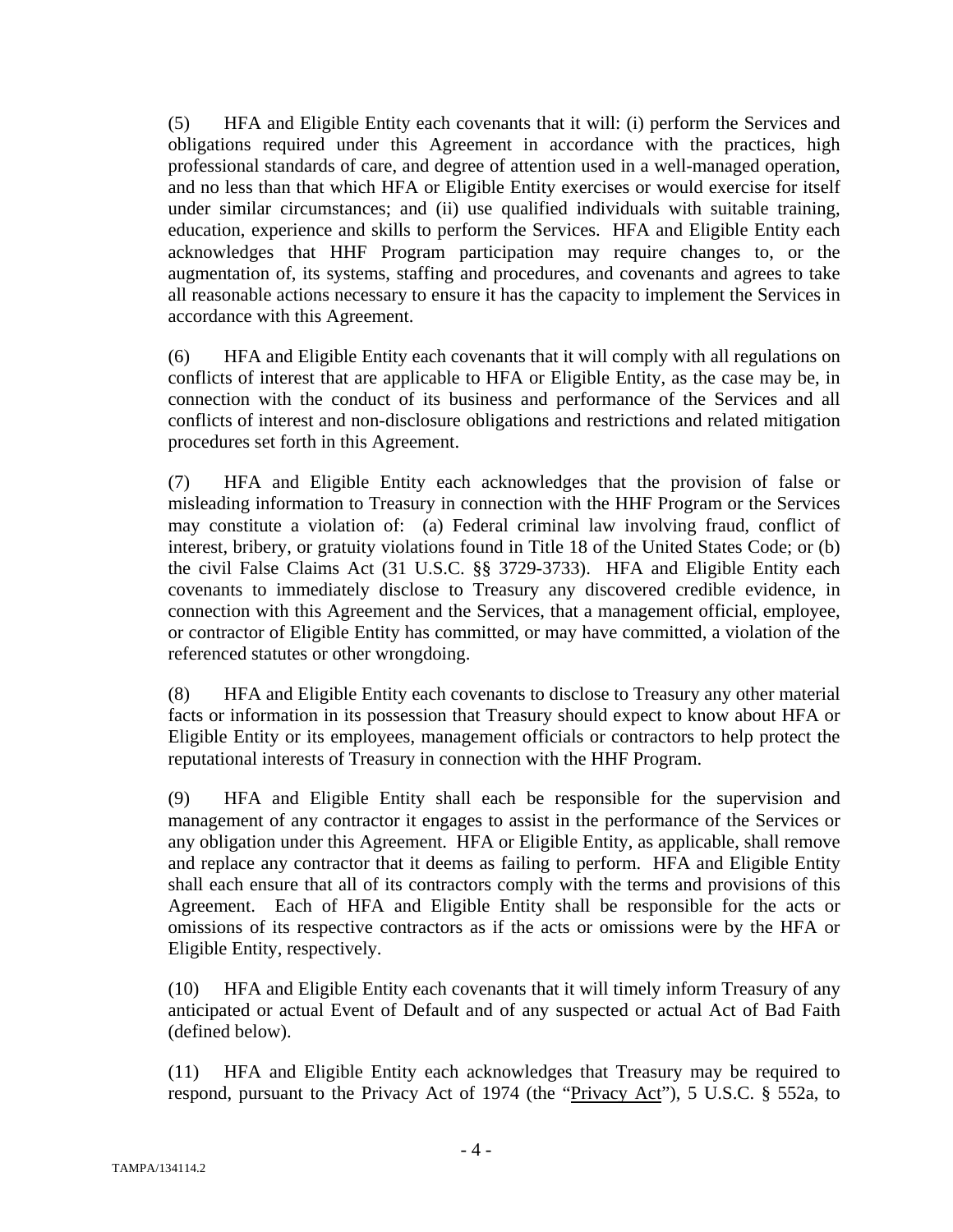inquiries from borrowers and, pursuant to the Freedom of Information Act (the "Freedom of Information Act"), 5 U.S.C. § 552, to inquiries from other parties, as well as formal inquiries from Congressional committees and members, the Government Accounting Office, Inspectors General and other government entities, as well as media and consumer advocacy group inquiries about the HHF Program and its effectiveness. HFA and Eligible Entity each covenants that it will respond promptly and accurately to all search requests made by Treasury, comply with any related procedures which Treasury may establish, and provide related training to employees and contractors.

(12) HFA and Eligible Entity each acknowledges that Treasury, SIGTARP, GAO and other parties designated by Treasury or under Applicable Laws shall have the right during normal business hours to conduct unannounced, informal onsite visits and to conduct formal onsite and offsite physical, personnel and information technology testing, security reviews, and audits of HFA and/or Eligible Entity and to examine all books, records and data related to the Services provided and Purchase Price received in connection with the Services.

(13) HFA and Eligible Entity each covenants that it will promptly take corrective and remedial actions associated with reporting and reviews as directed by Treasury or its designee and provide to Treasury evidence of the effective implementation of corrective and remedial actions as Treasury shall require. HFA and Eligible Entity each acknowledges that Treasury may conduct additional reviews based on its findings and the corrective actions taken by HFA and/or Eligible Entity.

(14) In addition to any obligation to retain financial and accounting records under Applicable Laws, HFA and Eligible Entity each covenants to retain all data, books, reports, documents, audit logs and records, including electronic records, or copies thereof, related to its obligations under this Agreement and the performance of the Services, as applicable. In addition, HFA and Eligible Entity each agrees to maintain a copy of all computer systems and application software necessary to review and analyze these electronic records or copies of such records. Unless otherwise directed by Treasury, HFA and Eligible Entity shall each retain these records for at least three (3) years from the End of Term, or for such longer period as may be required pursuant to Applicable Laws. Treasury may also notify HFA and/or Eligible Entity from time to time of any additional record retention requirements resulting from litigation and regulatory investigations in which Treasury or any agents of the United States may have an interest, and HFA and Eligible Entity each agrees to comply with these litigation and regulatory investigations requirements. "End of Term" shall mean the date that the Services performed under all Service Schedules are fully complete, excluding administrative functions (e.g. the last homeowner is assisted and any loan provided to such homeowner is either repaid or fully forgiven).

(15) HFA and Eligible Entity shall each provide a bring-down certificate as to its continuing compliance with, and the truth and accuracy of, the representations and warranties set forth in this Agreement and the Financial Instrument, as applicable, annually, on each anniversary of the Effective Date during the Term (as defined below), in the form attached hereto as Exhibit B-1 with respect to the HFA (the "HFA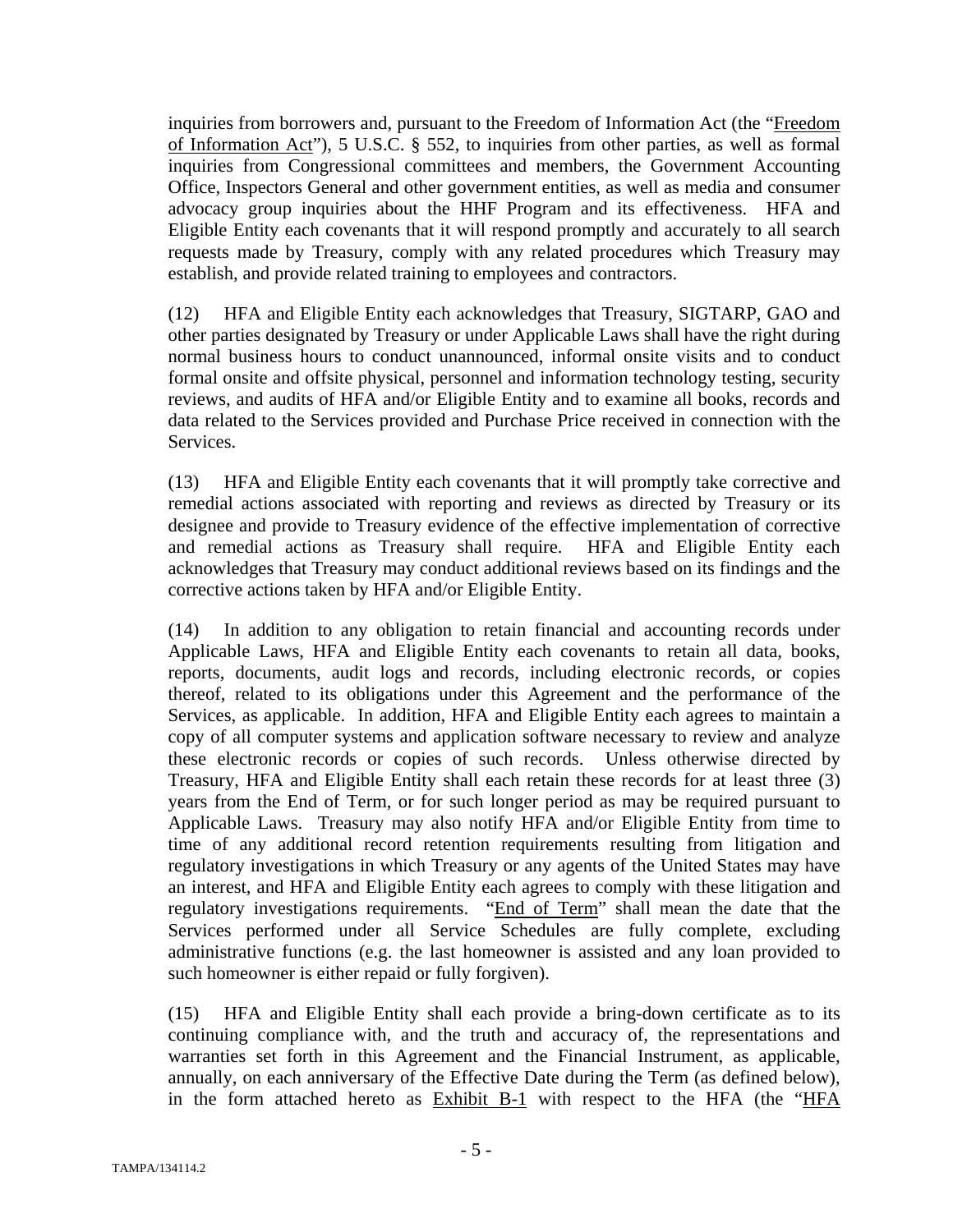Certification") and Exhibit B-2 with respect to the Eligible Entity (the "Eligible Entity Certification").

B. Eligible Entity. Additionally, Eligible Entity hereby makes the following representations, warranties and covenants to Treasury and the truth and accuracy of such representations and warranties and compliance with and performance of such covenants are continuing obligations of Eligible Entity. In the event that any of the representations or warranties made herein ceases to be true and correct or Eligible Entity breaches any of its covenants made herein, Eligible Entity agrees to notify Treasury immediately and the same shall constitute an Event of Default hereunder.

(1) Eligible Entity constitutes a "financial institution" as such term is defined in section 3(5) of EESA, has the legal power to receive funds from Treasury under the HHF Program, and has been designated by HFA to, and hereby agrees to, provide the Services and implement HFA's proposal to Treasury under the HHF Program.

(2) Eligible Entity is established under the laws of the United States or any state, territory, or possession of the United States or the District of Columbia, has significant operations in the United States and is not an agency or instrumentality of, or owned directly or indirectly by, any foreign government.

(3) Eligible Entity is duly formed and validly existing and has the full corporate power and authority to enter into, execute, and deliver this Agreement, the Financial Instrument and any other closing documentation delivered to Treasury in connection with this Agreement or the Financial Instrument, and to perform its obligations hereunder and thereunder. Eligible Entity has, and its officers, employees, agents and contractors providing the Services have, or will have prior to performing the Services, obtained all licenses and any other approvals or consents required by law to carry on its business as now being conducted and as contemplated by this Agreement.

C. HFA. Additionally, HFA hereby makes the following representations, warranties and covenants to Treasury and the truth and accuracy of such representations and warranties and compliance with and performance of such covenants are continuing obligations of HFA. In the event that any of the representations or warranties made herein cease to be true and correct or HFA breaches any of its covenants made herein, HFA agrees to notify Treasury immediately and the same shall constitute an Event of Default hereunder.

(1) HFA is an instrumentality of the State as indicated in Schedule A.

(2) HFA has full legal power and authority to enter into, execute, and deliver this Agreement and any other closing documentation delivered to Treasury in connection with this Agreement, and to perform its obligations hereunder and thereunder.

D. Representations and Warranties. The foregoing representations and warranties set forth in this Section 2 are hereby qualified and/or limited by the provisions set forth in Schedule D attached hereto and incorporated herein.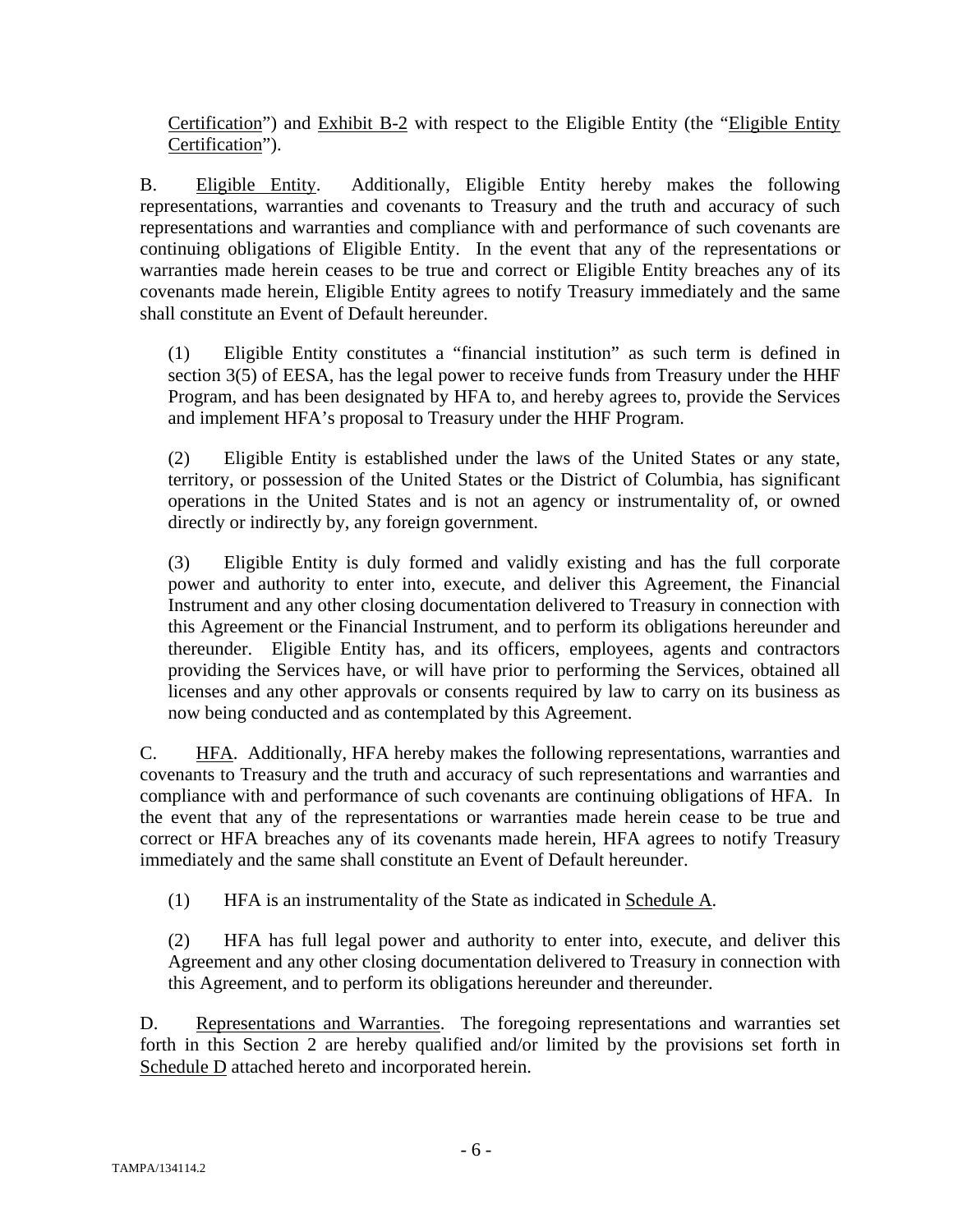### **3. Agreement to Purchase Financial Instrument; Payment of Purchase Price; Grant of Security Interest**

A. Treasury shall purchase, and Eligible Entity shall sell to Treasury, the Financial Instrument that is executed and delivered by Eligible Entity in the form attached hereto as Exhibit A, in consideration for the payment by Treasury of such amount as shall be set forth in Schedule A as the Purchase Price (the "Purchase Price"). Payment of the Purchase Price by Treasury shall be made in draws (each, a "Capital Draw" and collectively, the "Capital Draws"). In order to make a Capital Draw, Eligible Entity shall submit to Treasury and its designee a request for payment (a "Capital Draw Request") no less than ten (10) business days prior to the date such Capital Draw is requested to be paid. Notwithstanding anything in the Service Schedules to the contrary, Treasury shall not approve a Capital Draw Request for a Capital Draw in an amount less than 2.5%, or more than 20%, of the Program Participation Cap (defined below). In addition, no Capital Draw Requests shall be approved by Treasury so long as Eligible Entity has HHF Program funds on hand of more than 5% of the Program Participation Cap. The form of Capital Draw Request is attached hereto as Exhibit C.

B. The conditions precedent Treasury's execution and delivery of this Agreement and the payment by Treasury of the first Capital Draw are: (i) HFA's execution and delivery of this Agreement with attached complete and approved Service Schedules, Exhibits and any other closing documents, certificates or legal opinions as shall be required by Treasury to be delivered by HFA; (ii) Eligible Entity's execution and delivery of this Agreement with attached complete and approved Service Schedules, Exhibits, the Financial Instrument and any other closing documents, certificates or legal opinions as shall be required by Treasury to be delivered by Eligible Entity; (iii) the delivery of a legal opinion of counsel to HFA, which may be internal legal counsel, in substantially the form attached hereto as Exhibit D-1; and (iv) the delivery of a legal opinion of counsel to Eligible Entity, which may be internal legal counsel, in substantially the form attached hereto as Exhibit D-2.

C. The conditions precedent to payment by Treasury of any subsequent Capital Draws are: (i) delivery to Treasury and its designee of an executed and completed Capital Draw Request using the form attached hereto as Exhibit C, without modification other than completing requested information fields, and any certifications or information as may be required by Treasury or its designee; (ii) the performance by Eligible Entity of the Services described in the Service Schedules, in accordance with the terms and conditions of this Agreement, to the satisfaction of Treasury; and (iii) the satisfaction by HFA and Eligible Entity of such other obligations as are set forth in this Agreement.

D. The value of this Agreement is limited to the amount set forth in Schedule  $\overline{A}$  as the Purchase Price (the "Program Participation Cap"). Accordingly, the aggregate Purchase Price payable to Eligible Entity under this Agreement with respect to all Services described on the Service Schedules may not exceed the amount of the Program Participation Cap.

E. In the event of a discrepancy or error in the amount of the Purchase Price paid hereunder, at Treasury's election, (i) Eligible Entity shall remit to Treasury the amount of any overpayment within ten (10) business days of receiving a refund request from Treasury,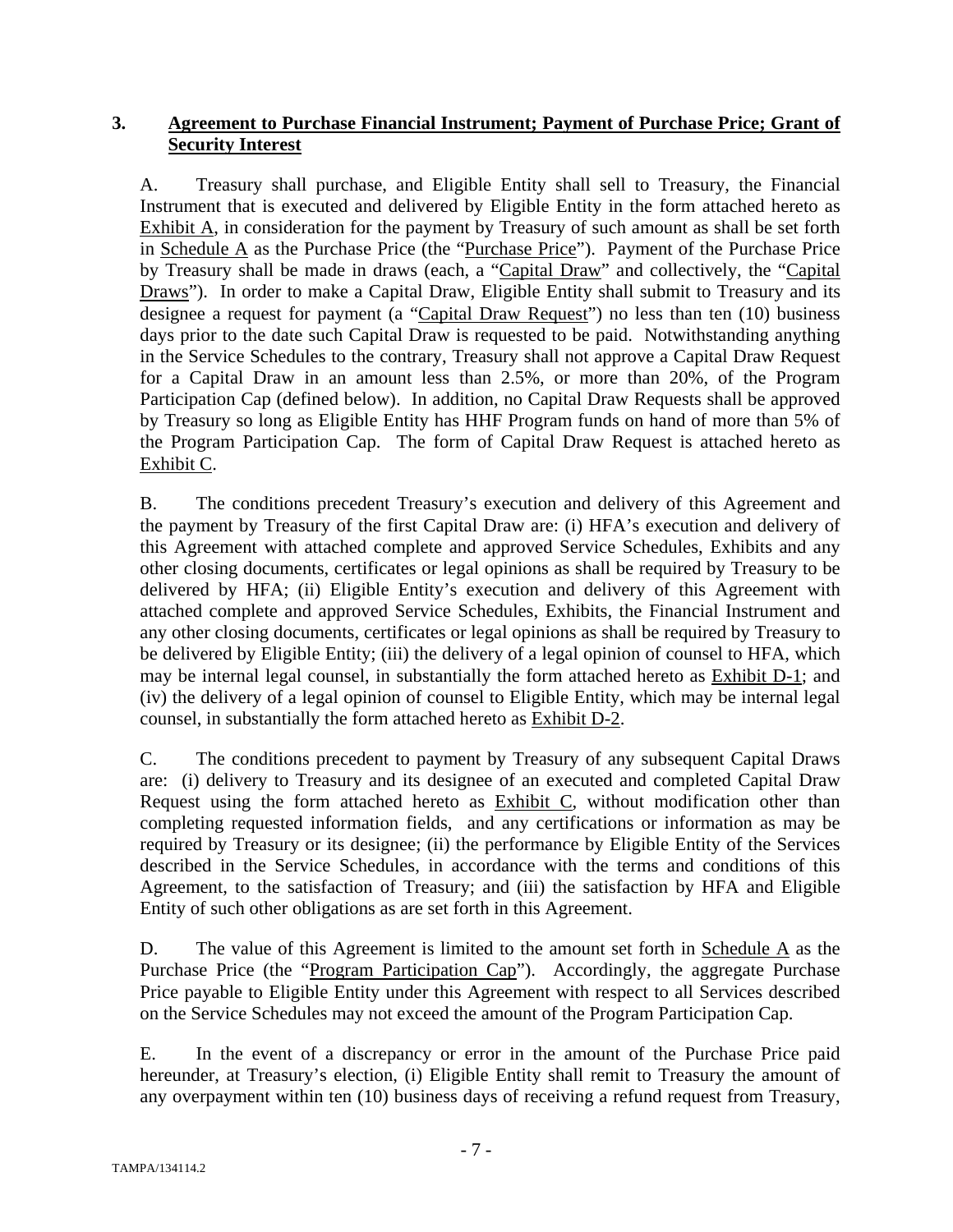or (ii) Treasury may offset the amount of the overpayment against the next Capital Draw, upon written notice to Eligible Entity. It is understood that HFA shall not be required to advance any funds pursuant to this subsection.

F. At the election of Treasury and with prior notice to Eligible Entity, Treasury may deduct from any amount payable to Eligible Entity any amount that Eligible Entity or HFA is obligated to reimburse Treasury or the United States government.

G. The proceeds of each Capital Draw shall be deposited in an account (the "Depository Account") held by The Bank of New York Mellon or such other depository institution chosen by Treasury in its sole discretion (the "Depository"), the account title, account number and other identifying information for which are provided in Schedule A. The Depository Account shall be used as Eligible Entity's operating account for its performance of the Services and other obligations set forth in the Financial Instrument and this Agreement. As security for the performance of the Services and the other obligations of Eligible Entity under this Agreement and the Financial Instrument, Eligible Entity hereby grants to Treasury a first lien priority security interest in the Depository Account and in any moneys, or investments, if any, held therein. Eligible Entity shall enter into a deposit account control agreement with Treasury and the Depository, in form and substance acceptable to Treasury. Eligible Entity shall file a financing statement (and any continuation thereof required by law to maintain the perfection of the lien) identifying Eligible Entity as "debtor," Treasury as "secured party" and describing the Depository Account in the UCC filing office for perfecting nonpossessory security interests in tangible and intangible personal property of Eligible Entity or such other filing offices as Treasury may require. Copies of all filings and continuation statements shall be provided to Treasury promptly after filing. Funds held in the Depository Account may be invested in: (i) Cash, (ii) bank deposits, (iii) United States Treasury securities with maturities of not more than ninety (90) calendar days, (iv) money market mutual funds that (a) are registered with the SEC and regulated under Rule 2a-7 promulgated under the Investment Company Act of 1940 and (b) invested exclusively in direct obligations of the United States of America or obligations the prompt payment of the principal of and interest on which is unconditionally guaranteed by the United States of America and (v) any other investment approved by Treasury in writing.

### **4. Oversight; Internal Control Program**

A. HFA shall develop and maintain operational and performance metrics and maintain a detailed financial reporting system to track, to the satisfaction of Treasury, homeowners receiving assistance from Eligible Entity, including metrics used to measure the effectiveness of the Services against the stated objectives of Treasury and HFA pursuant to the Service Schedules. Such information shall be compiled into a report in a form that will be provided by Treasury and may be modified from time to time as Treasury determines (the "Performance Report"); provided that Treasury, in its sole discretion, may modify the form of the Performance Report at any time. HFA shall submit the Performance Report to Treasury or its designee on a periodic basis and as otherwise requested by Treasury and shall also post the completed Performance Report to its website quarterly (based on a calendar year) by the fifteenth (15th) day of the second month following the end of such quarter. Treasury, in its sole discretion, may request that HFA modify its performance criteria or seek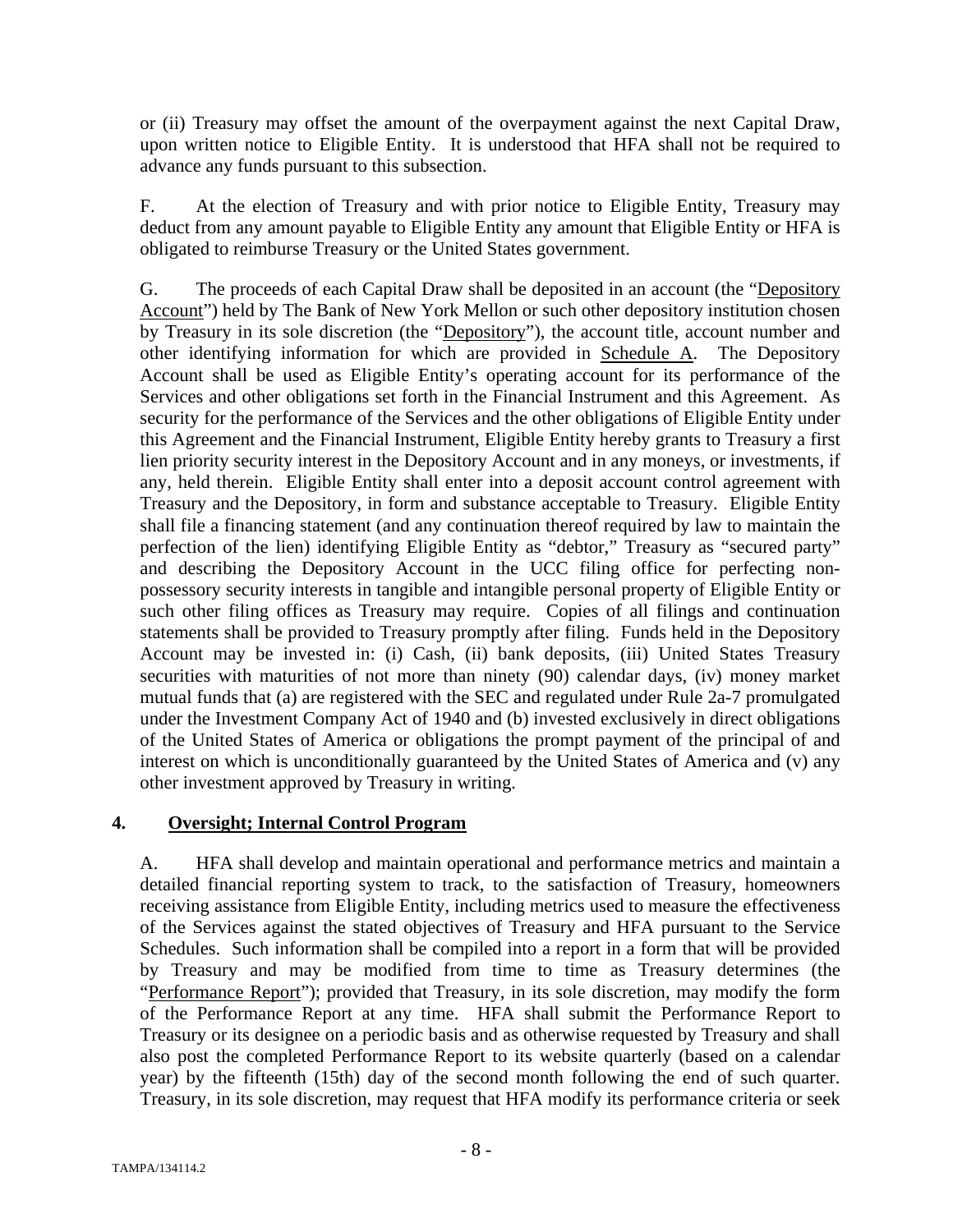additional metrics as necessary. Treasury may make any or all data reported by HFA available to the public. It is Treasury's policy not to release personal indentifying information in its possession unless required to do so by law.

B. Eligible Entity shall develop, enforce and review on a quarterly basis for effectiveness, an internal control program designed to minimize the risk of fraud, mitigate conflicts of interest, maximize operational efficiency and effectiveness and ensure effective delivery of Services and compliance with this Agreement, EESA and Applicable Laws to the satisfaction of Treasury (the "Internal Control Program"). The Internal Control Program must include documentation of the control objectives for the Services, the associated control techniques, and mechanisms for testing and validating the controls. Eligible Entity shall monitor its contractors, if any, as part of the Internal Control Program. Eligible Entity shall certify, and provide an independent verification of the effectiveness of the Internal Control Program in accordance with a reporting form that will be provided by Treasury and may be modified from time to time as Treasury determines, at least annually no later than one hundred twenty (120) days after the end of Eligible Entity's fiscal year, including an assessment prior to the initial distribution of funds to perform Services, or at a reasonable time thereafter with the consent of Treasury, to ensure that Eligible Entity has taken appropriate steps to meet the HHF Program objectives. Said independent verification may be provided by a third party contractor or a governmental entity or department of the State so long as such entity or department is separate and distinct from HFA and Eligible Entity (e.g. the State Inspector General). Notwithstanding the foregoing, Eligible Entity shall be permitted to seek approval from Treasury to make a Capital Draw to conduct a pilot or test of certain or all of the Services prior to full launch of the same.

C. HFA and Eligible Entity acknowledge that Treasury may develop and implement practices to monitor and detect fraud related to loan modifications and any other programs contemplated pursuant to the Services and to monitor compliance with applicable consumer protection and fair lending laws, including among other laws, the Applicable Laws. HFA and Eligible Entity covenant that they will fully and promptly cooperate with Treasury's inquiries about any alleged, perceived or actual fraud and comply with any anti-fraud and legal compliance procedures which Treasury may require.

D. HFA and Eligible Entity covenant that they will together develop and implement an internal control program to ensure that HHF Program participants are meeting program requirements; to monitor, detect and prevent loan modification fraud; and to monitor compliance with applicable laws and regulations, including consumer protection and fair lending laws, among other things (the "Internal Antifraud and Compliance Monitoring Program"). The Internal Antifraud and Compliance Monitoring Program shall be developed and complete within ninety (90) days from the Effective Date, unless Treasury, in its sole discretion, consents to an extension of such time period. A copy of the plan for the Internal Antifraud and Compliance Monitoring Program, including, but not limited to, the approach, tools, techniques, staffing, cost and status of and time to implementation shall be submitted to Treasury within the time period set forth in the preceding sentence. HFA and Eligible Entity acknowledge that the Internal Antifraud and Compliance Monitoring Program will be monitored as provided in this Agreement. Each of HFA and Eligible Entity shall notify Treasury in writing if it desires to make any material modifications to its Internal Antifraud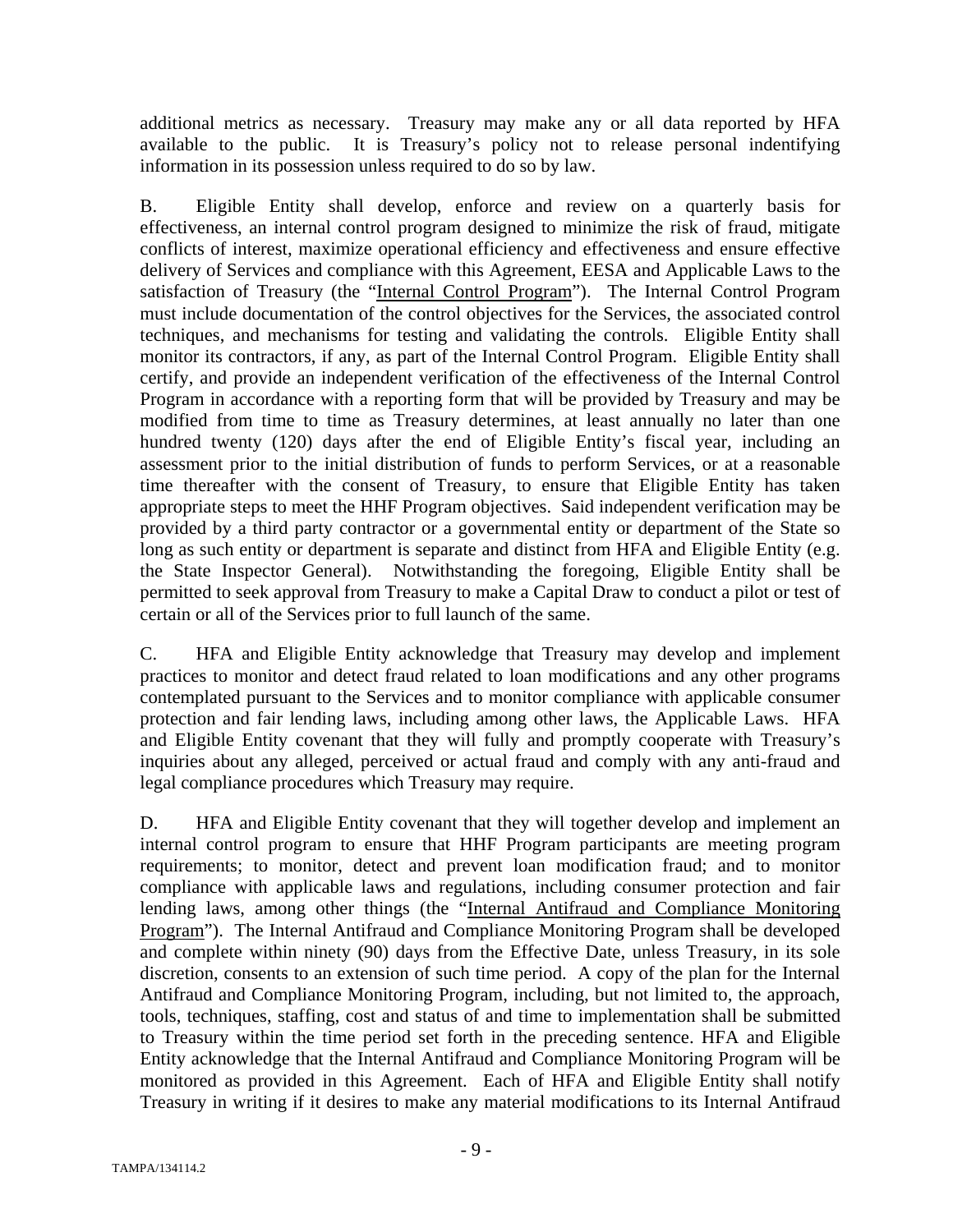and Compliance Monitoring Program and the same shall be subject to Treasury's approval. Additionally, HFA and Eligible Entity shall cooperate with Treasury with respect to its findings and any inquiries based on any review by Treasury or its designee of the Internal Antifraud and Compliance Monitoring Program or the results and data therefrom.

E. HFA and Eligible Entity shall provide Treasury or its designee with access to all internal control reviews and reports that relate to the Services, including those proposed by independent auditing firms, to enable Treasury to examine Eligible Entity and its contractors, if any, for compliance with applicable provisions of EESA, the HHF Program, this Agreement and Applicable Laws. A copy of the reviews and reports will be provided to Treasury upon request.

F. HFA and Eligible Entity shall respond promptly to Treasury's request for information regarding how the Eligible Entity's program(s) described in the Service Schedules will interact with new or changed housing programs funded by EESA's Troubled Asset Relief Program.

G. HFA shall provide annual audited financial statements to Treasury no later than one hundred eighty (180) days after the end of its fiscal year, commencing with the first fiscal year ending after the Effective Date. Eligible Entity shall provide (i) quarterly unaudited financial statements to Treasury no later than forty-five (45) days after the end of each quarter commencing with the first full quarter ending after the Effective Date and (ii) annual audited financial statements to Treasury no later than one hundred twenty (120) days after the end of its fiscal year, commencing with the first fiscal year ending after the Effective Date.

## **5. Term**

A. The term of this Agreement shall begin on the Effective Date and extend to the End of Term or earlier termination of this Agreement by Treasury pursuant to the provisions hereof, or earlier suspension or termination of the Services by Treasury. Notwithstanding the foregoing, it is understood and agreed that certain administrative, monitoring, reporting, compliance and oversight obligations and requirements set forth in this Agreement and the Financial Instrument survive the expiration or termination of this Agreement or End of Term, and that funds are to be reserved as set forth in Schedule C to pay for the cost of the same.

B. This Agreement, or any of the Services implemented under this Agreement, may be terminated by Treasury prior to the end of the Term pursuant to Section 6 below.

### **6. Defaults, Acts of Bad Faith and Early Termination; Remedies for and Effects of Defaults, Acts of Bad Faith and Early Termination**

A. The following constitute events of default by HFA or Eligible Entity under this Agreement (each, an "Event of Default" and, collectively, the "Events of Default"):

(1) HFA or Eligible Entity breaches a covenant under this Agreement or fails to perform or comply with any of its obligations under this Agreement in any material respect, including any additional request made by Treasury as authorized herein, or the Financial Instrument, including, but not limited to, circumstances in which Eligible Entity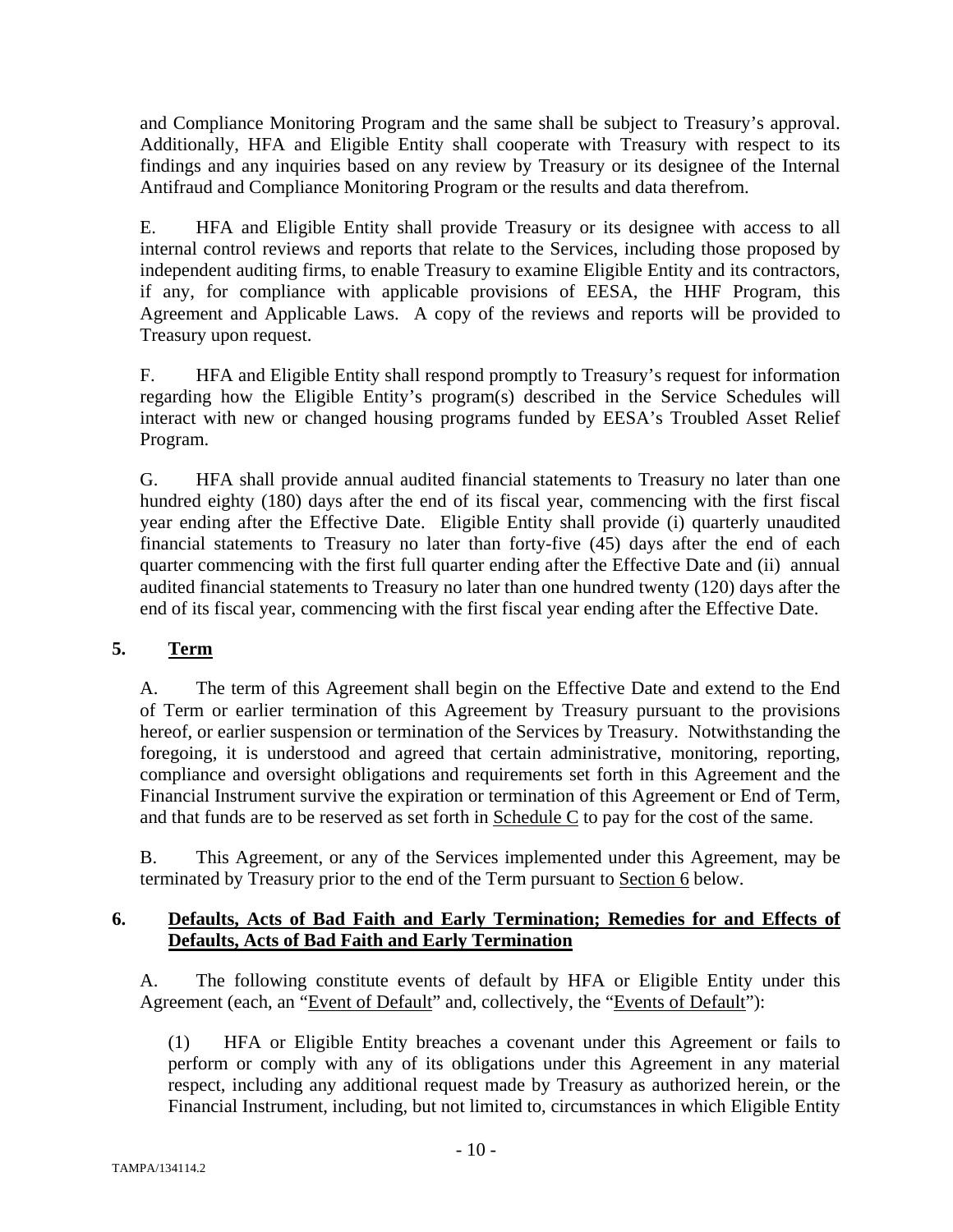fails to ensure that all eligibility criteria and other conditions precedent specified in this Agreement or EESA are satisfied prior to accepting any portion of the Purchase Price and/or effectuating any Services in connection with the HHF Program.

(2) HFA is dissolved or its existence as a unit or instrumentality of state government is terminated (unless HFA's duties, responsibilities and obligations as the state's housing finance agency, including specifically its duties, responsibilities and obligations under this Agreement, are transferred to and assumed by a successor state unit or instrumentality of state government approved by Treasury).

(3) Eligible Entity is dissolved or its legal existence is terminated (unless Eligible Entity's duties, responsibilities and obligations under this Agreement, are transferred to and assumed by a successor entity approved by Treasury).

(4) HFA or Eligible Entity: (a) ceases to do business as a going concern; (b) makes a general assignment for the benefit of, or enters into any arrangement with creditors in lieu thereof; (c) admits in writing its inability to pay its debts as they become due; (d) files a voluntary petition under any bankruptcy or insolvency law or files a voluntary petition under the reorganization or arrangement provisions of the laws of the United States or any other jurisdiction; (e) authorizes, applies for or consents to the appointment of a trustee or liquidator of all or substantially all of its assets; (f) has any substantial part of its property subjected to a levy, seizure, assignment or sale for or by any creditor or governmental agency; or (g) enters into an agreement or resolution to take any of the foregoing actions.

(5) HFA, Eligible Entity, any employee or contractor of HFA or Eligible Entity, or any employee or contractor of HFA's or Eligible Entity's contractors, commits a grossly negligent or reckless act, or willful or intentional misconduct (including, but not limited to, misrepresentation or fraud) in connection with the performance of the Services or this Agreement.

(6) Any representation or warranty made by HFA or Eligible Entity in this Agreement or any other certification provided pursuant to this Agreement, is or becomes false, misleading, incorrect, or incomplete in any material respect.

(7) Any failure to remit overpaid funds to Treasury in accordance with Section 3(D).

(8) An evaluation of performance that includes any specific findings by Treasury that HFA's or Eligible Entity's performance under any performance criteria set forth in the Service Schedules is insufficient.

(9) Any misapplication of, or levy on, funds held in the Depository Account.

(10) An Act of Bad Faith (defined below) involving an HHF Recipient (defined below) occurs, or is believed by Treasury to have occurred, in connection with the Services.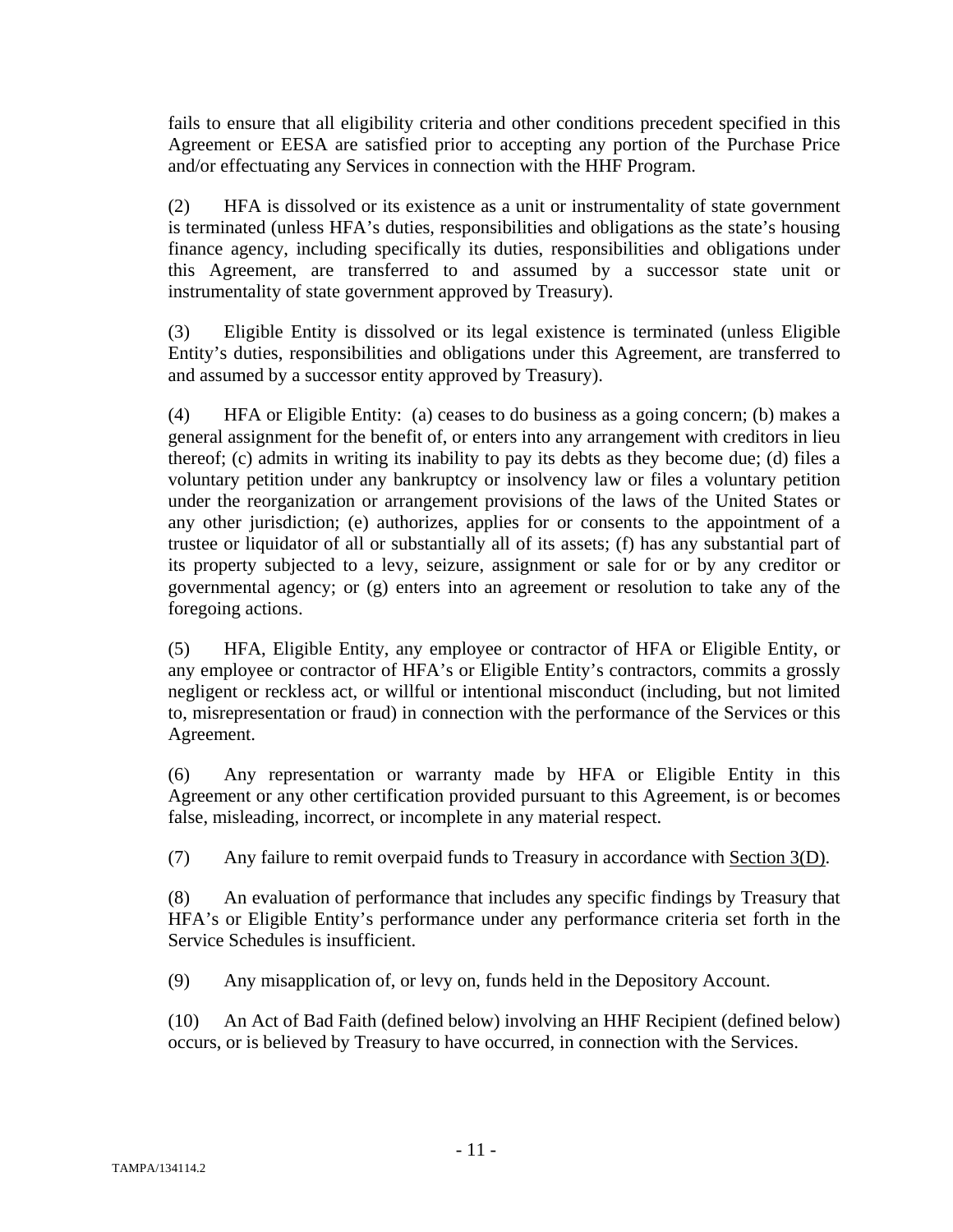B. Treasury, in its sole discretion, may take any or all of the following actions upon the occurrence of an Event of Default:

(1) Treasury may withhold some or all of the Purchase Price until, in Treasury's determination, HFA and/or Eligible Entity (as the case may be) has cured such Event of Default.

(2) Treasury may: (i) reduce the amounts payable to Eligible Entity under Section 3; and/or (ii) obtain repayment of prior payments made to Eligible Entity under Section 3 to the extent that such funds have not been expended or irrevocably committed by Eligible Entity.

(3) Treasury may require HFA and/or Eligible Entity to submit to additional administrative oversight, including, but not limited to, additional compliance controls and quality control reviews.

(4) Treasury may terminate this Agreement and cease its performance hereunder.

(5) Treasury may require HFA and/or Eligible Entity to submit to additional information and reporting requirements with respect to its financial condition and ability to continue to meet its obligations under this Agreement.

C. The following constitute acts of bad faith of servicers, lenders, borrowers, contractors or any other recipient of HHF Program funds (individually, an "HHF Recipient" or collectively "HHF Recipients") in connection with the Services (each, an "Act of Bad Faith" and, collectively, the "Acts of Bad Faith"): an HHF Recipient commits a grossly negligent act, willful or intentional misconduct, a reckless act (including, but not limited to, misrepresentation or fraud), each in connection with any of the Services (including, but not limited to, in connection with such HHF Recipient's response to questionnaires, the execution or delivery to HFA or Eligible Entity or Treasury of any of the agreements relating to such HHF Recipient's participation in the HHF Program and the production of supporting documentation therefor and in connection with any audit or review by Treasury, its attorneys, auditors or other consultants for compliance with the HHF Program requirements).

D. Treasury, in its sole discretion, may take any or all of the following actions if an Act of Bad Faith involving an HHF Recipient occurs, or is believed by Treasury to have occurred, in connection with the Services:

(1) Treasury may withhold all or any portion of the Purchase Price until, in Treasury's determination, the Act of Bad Faith has been cured or otherwise remedied to Treasury's satisfaction.

(2) Treasury may: (i) reduce the amounts payable to Eligible Entity under Section 3; (ii) obtain repayment of any or all prior payments made to Eligible Entity under Section 3 to the extent that such funds have not been expended or irrevocably committed by HFA or Eligible Entity; and/or (iii) work with Eligible Entity to obtain repayment from the HHF Recipients who have committed the Act of Bad Faith.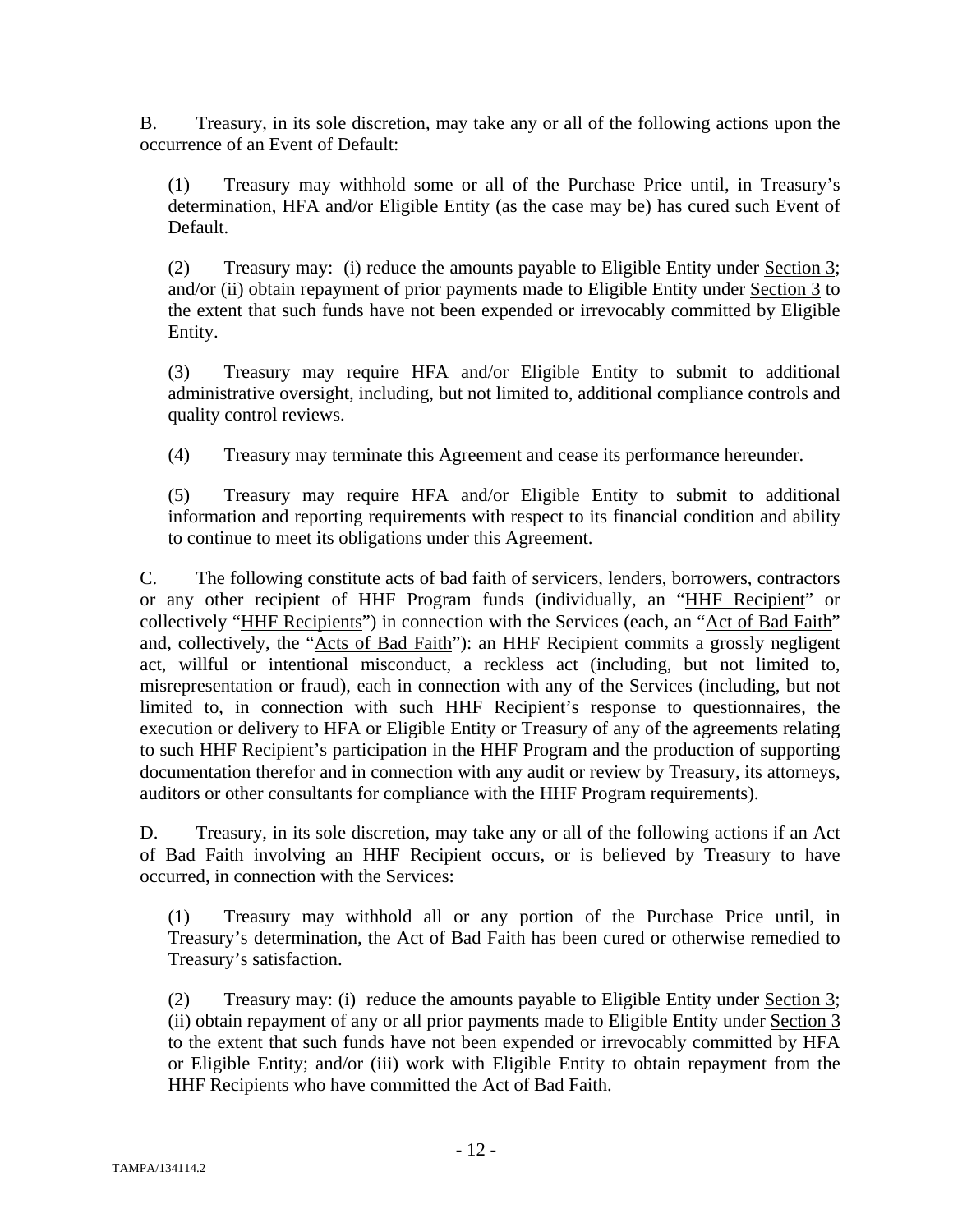(3) Treasury may require HFA or Eligible Entity to submit to additional administrative oversight, including, but not limited to, additional compliance controls and quality control reviews.

(4) Treasury may terminate this Agreement and cease its performance hereunder if Treasury believes that Acts of Bad Faith occur on a recurring basis, are widespread among the HHF Recipients, or occur in combination or in connection with one or more Events of Default by HFA or Eligible Entity.

(5) Treasury may require HFA and/or Eligible Entity to submit to additional information and reporting requirements with respect to its financial condition and ability to continue to meet its obligations under this Agreement.

E. In addition to the termination rights set forth above, Treasury may terminate this Agreement immediately upon written notice to Eligible Entity:

(1) in the event of a merger, acquisition, sale of substantially all assets or other change of control of Eligible Entity;

(2) in the event that a material term of this Agreement is determined to be prohibited or unenforceable as referred to in Section 13.C; or

(3) in the event the Financial Instrument is deemed to be unenforceable in its entirety.

F. In the event that this Agreement is terminated in connection with an Event of Default by HFA or Eligible Entity, no portion of the Purchase Price will be paid to Eligible Entity subsequent to termination.

G. Treasury may reduce the amounts payable to Eligible Entity under Section 3, or obtain repayment of prior Capital Draws made, in connection with: (a) an evaluation of HFA's and Eligible Entity's performance that includes any specific findings that HFA's or Eligible Entity's performance under any performance criteria set forth in the Service Schedules is materially insufficient, or (b) any failure by HFA or Eligible Entity to comply materially with any directive issued by Treasury with respect to documents or data requested, findings made, or remedies established, by Treasury in conjunction with such performance criteria or other HHF Program requirements; provided, however, Treasury will seek to obtain repayment of prior Capital Draws made under Section 3 only with respect to Services that are determined by Treasury to have been impacted by, or that Treasury believes may have been, or may be, impacted by, the findings giving rise to this remedy. Treasury may initially avail itself of this remedy in lieu of a specific declaration of an Event of Default; provided, however, that doing so shall not preclude Treasury from later declaring an Event of Default or exercising any other rights or remedies otherwise available to it under this Section 6, or at law or in equity, in connection with the event giving rise to this remedy, or any future events giving rise to this remedy. Notwithstanding anything in this Agreement to the contrary, Treasury may withhold payment of all or a portion of the Purchase Price if it determines, in its sole discretion, that Eligible Entity is incapable of performing the Services. It is understood that HFA shall not be required to advance or repay funds to Treasury unless and only to the extent that, HFA has received HHF Program funds from Eligible Entity and the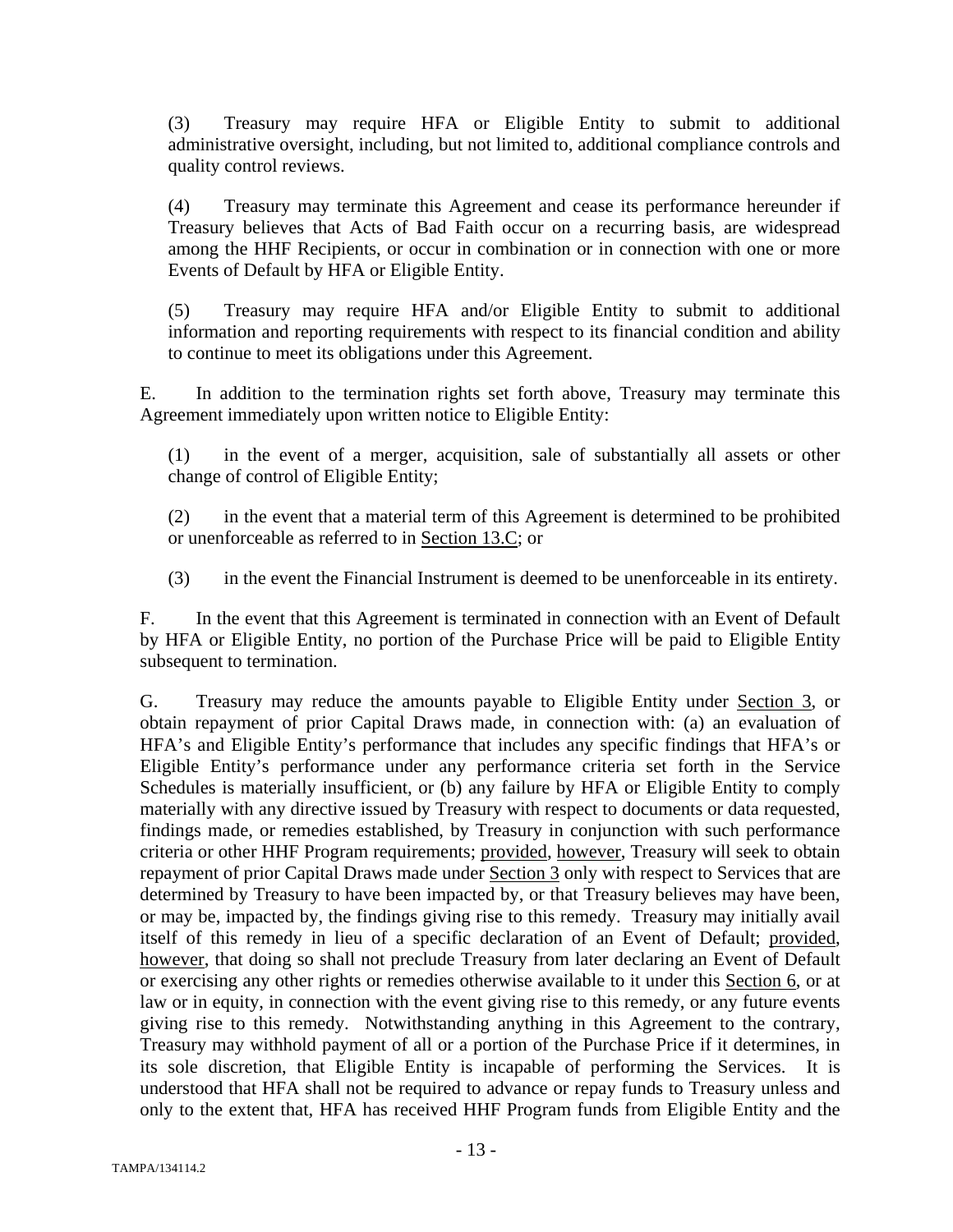same would not cause HFA to violate state law or its enabling legislation or governing documents, as applicable, to do so.

H. The remedies available to Treasury upon an Event of Default or an Act of Bad Faith under this Section are cumulative and not exclusive; further, these remedies are in addition to, and not in lieu of, any other remedies available to Treasury at law or in equity.

I. In the event of the expiration or termination of this Agreement or any Service implemented under this Agreement under any circumstances, HFA, Eligible Entity and Treasury agree to cooperate with one another on an ongoing basis to ensure an effective and orderly wind-down of the Services, including the provision of any information, reporting, records and data required hereunder by Treasury.

J. Notwithstanding any provision to the contrary in this Agreement, temporary or permanent forbearance on Capital Draws of funds by the Eligible Entity shall not, in and of itself, constitute an Event of Default or an Act of Bad Faith by the HFA or the Eligible Entity nor trigger a demand for repayment under this Section. The HFA or the Eligible Entity shall provide Treasury with timely notice of any determination that such forbearance is necessary and in such event Treasury may elect to reduce the Purchase Price to the aggregate of Capital Draw Requests funded to date plus an amount for Administrative Expenses reasonably required to comply with the surviving terms of this Agreement.

### **7. Governing Law; Venue**

This Agreement shall be governed by and construed under Federal law and not the law of any state or locality, without reference to or application of the conflicts of law principles; provided, however, that the powers and authority of the HFA shall be governed by and construed in accordance with the laws of its state. Any and all disputes between the parties that cannot be settled by mutual agreement shall be resolved solely and exclusively in the United States Federal courts located within the District of Columbia. All parties hereto consent to the jurisdiction and venue of such courts and irrevocably waive any objections thereto.

## **8. Notices**

All legal notices, reports, requests, demands and other communications under this Agreement shall be in writing and referred to each party's point of contact or to such other point of contact at such other address as may be designated in writing by such party. Notices, reports, requests, demands and other communications sent to Treasury shall be sent by email to all of the email addresses listed below. Performance Reports and Capital Draw Requests shall be sent to Bank of New York Mellon only by email at the address listed below. The names and addresses of HFAs and Eligible Entity's points of contact are set forth in Schedule A. All such notices under this Agreement sent to HFA or Eligible Entity shall be considered received: (a) when personally delivered; (b) when delivered by commercial overnight courier with verification receipt; (c) three (3) days after having been sent, postage prepaid, via certified mail, return receipt requested; or (d) upon sending an email.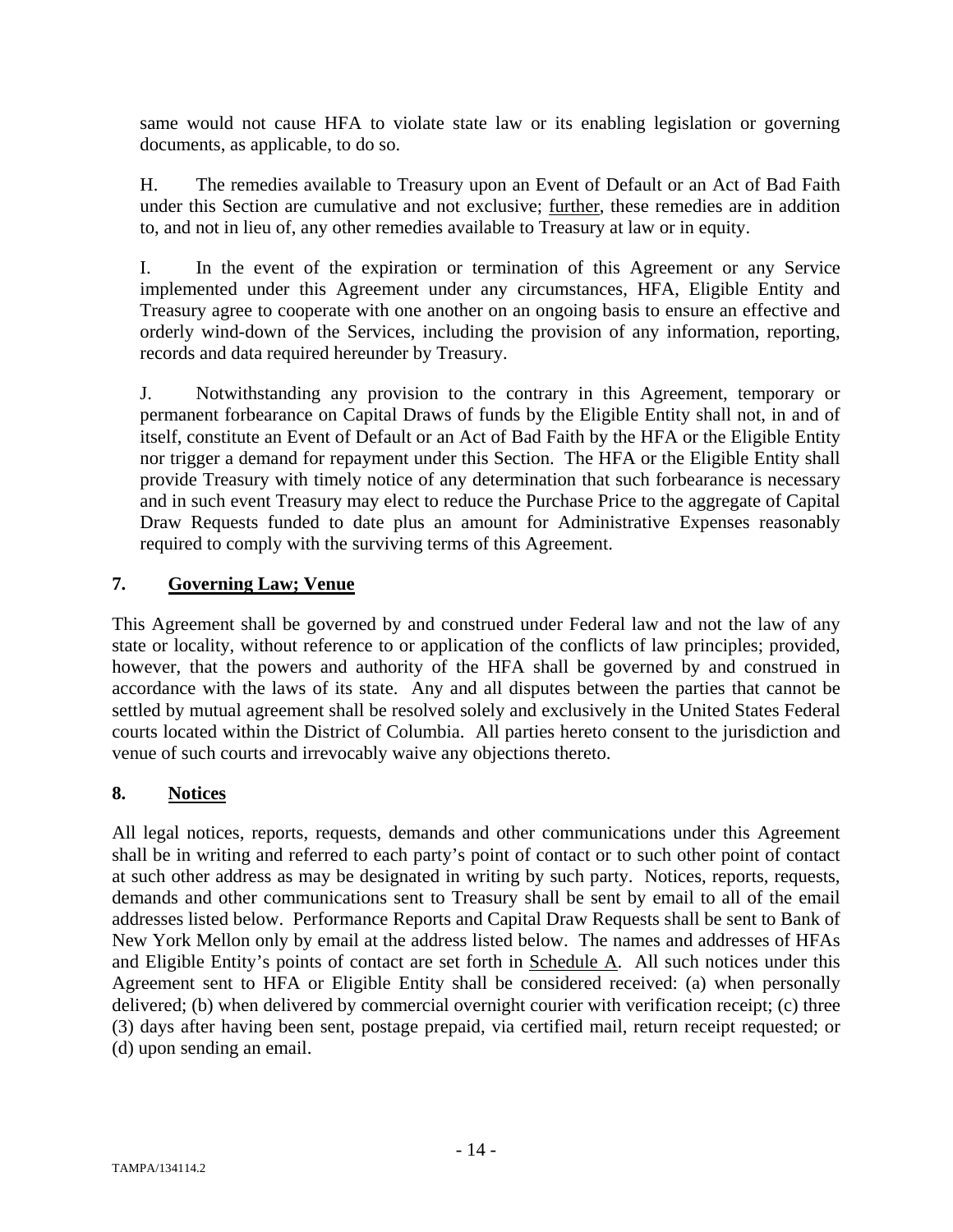| <b>Treasury Email Addresses:</b> | OFSChiefCounselNotices@do.treas.gov |
|----------------------------------|-------------------------------------|
|                                  | HFAInnovation@do.treas.gov          |
|                                  | tarp.compileance@do.treas.gov       |

Bank of New York Mellon: tarpcppclosing@bnymellon.com

### **9. Modifications**

A. Subject to Section 9.B., modifications to this Agreement shall be in writing and signed by Treasury, HFA and Eligible Entity.

B. Treasury reserves the right to unilaterally modify or supplement the terms and provisions of this Agreement that relate (as determined by Treasury, in its discretion) to the compliance and performance requirements of the HHF Program, and/or to technical, administrative, or procedural matters or compliance and reporting requirements that may impact the administration of the HHF Program. For the avoidance of doubt, reasonable incremental administrative expenses of the HFA or Eligible Entity associated with such a modification or supplement shall be Permitted Expenses.

C. In the event that Treasury agrees that (i) Eligible Entity may provide additional services under the HHF Program (a "New Service"), or (ii) the Services described in the Service Schedules shall be modified in any way, a replacement service schedule describing such additional or modified services, in substantially the form of the Service Schedules shall be executed and delivered by Eligible Entity. Concurrently with the delivery of such service schedule, HFA and Eligible Entity shall execute and deliver any such certificates, documents and/or legal opinions as may be required by Treasury. No additions, modifications or amendments to the Services shall be made without Treasury's prior approval. Additionally, Eligible Entity may not propose any New Service after September 1, 2010 without Treasury's and the Office of Management and Budget's consent, which may be withheld in either party's sole discretion.

### **10. Publicity**

HFA and Eligible Entity shall consult with Treasury to develop a communication and outreach strategy to ensure that any public messages related to the Services is consistent with the intent of the HHF Program. HFA, Eligible Entity and their respective affiliates, subcontractors or servicers shall notify Treasury at least two (2) business days in advance and provide a copy of any proposed press releases (or other public statements) that refers to the HHF Program, their participation therein or the results thereof. Treasury shall have the right to object to or modify such press release or statement, in its sole discretion. In the event Treasury does not respond to the press release or statement within such two (2) business day period then it shall be deemed permissible to publish. This Section shall survive the termination or expiration of this Agreement.

### **11. Limitation of Liability**

IN NO EVENT SHALL TREASURY, OR ITS OFFICERS, EMPLOYEES, AGENTS OR AFFILIATES BE LIABLE TO ELIGIBLE ENTITY WITH RESPECT TO THE SERVICES OR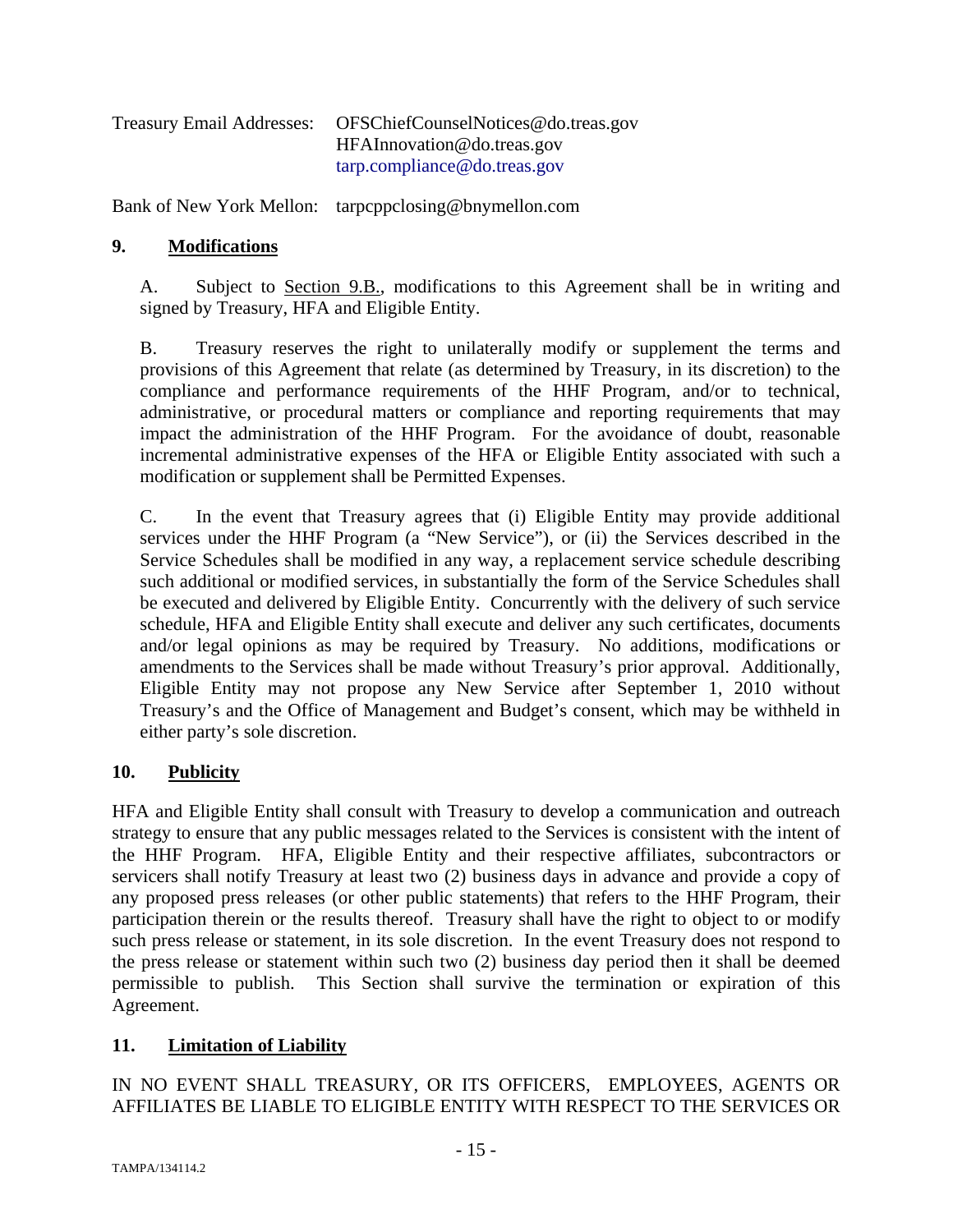THIS AGREEMENT, OR FOR ANY ACT OR OMISSION OCCURRING IN CONNECTION WITH THE FOREGOING, FOR ANY DAMAGES OF ANY KIND, INCLUDING, BUT NOT LIMITED TO DIRECT DAMAGES, INDIRECT DAMAGES, LOST PROFITS, LOSS OF BUSINESS, OR OTHER INCIDENTAL, CONSEQUENTIAL, SPECIAL OR PUNITIVE DAMAGES OF ANY NATURE OR UNDER ANY LEGAL THEORY WHATSOEVER, EVEN IF ADVISED OF THE POSSIBILITY OF SUCH DAMAGES AND REGARDLESS OF WHETHER OR NOT THE DAMAGES WERE REASONABLY FORESEEABLE; PROVIDED, HOWEVER, THAT THIS PROVISION SHALL NOT LIMIT TREASURY'S OBLIGATION TO REMIT PURCHASE PRICE PAYMENTS TO ELIGIBLE ENTITY IN ACCORDANCE WITH THIS AGREEMENT.

### **12. Indemnification**

HFA and Eligible Entity agree respectively as set forth on Schedule E attached hereto and incorporated herein.

### **13. Miscellaneous**

A. The recitals set forth at the beginning of this Agreement are true and accurate and are incorporated herein by this reference.

B. This Agreement is not a Federal procurement contract and is therefore not subject to the provisions of the Federal Property and Administrative Services Act (41 U.S.C. §§ 251- 260), the Federal Acquisition Regulations (48 CFR Chapter 1), or any other Federal procurement law.

C. Any provision of this Agreement that is determined to be prohibited or unenforceable in any jurisdiction shall, as to such jurisdiction, be ineffective to the extent of such prohibition or unenforceability without invalidating the remaining provisions of this Agreement, and no such prohibition or unenforceability in any jurisdiction shall invalidate such provision in any other jurisdiction.

D. Failure on the part of Treasury to insist upon strict compliance with any of the terms hereof shall not be deemed a waiver, nor will any waiver hereunder at any time be deemed a waiver at any other time. No waiver will be valid unless in writing and signed by an authorized officer of Treasury. No failure by Treasury to exercise any right, remedy, or power hereunder will operate as a waiver thereof or operate as a course of dealing as to which Eligible Entity may justifiably rely. The rights, remedies, and powers provided herein are cumulative and not exhaustive of any rights, remedies, and powers provided by law.

E. This Agreement shall inure to the benefit of and be binding upon the parties to this Agreement, and their permitted successors-in-interest. Treasury shall be permitted to assign its interest in this Agreement without the prior consent of HFA or Eligible Entity. Neither HFA, nor Eligible Entity shall be permitted to assign its interest in this Agreement without the prior written consent of Treasury, which may be withheld in Treasury's sole discretion.

F. This Agreement may be executed in two or more counterparts (and by different parties on separate counterparts), each of which shall be an original, but all of which together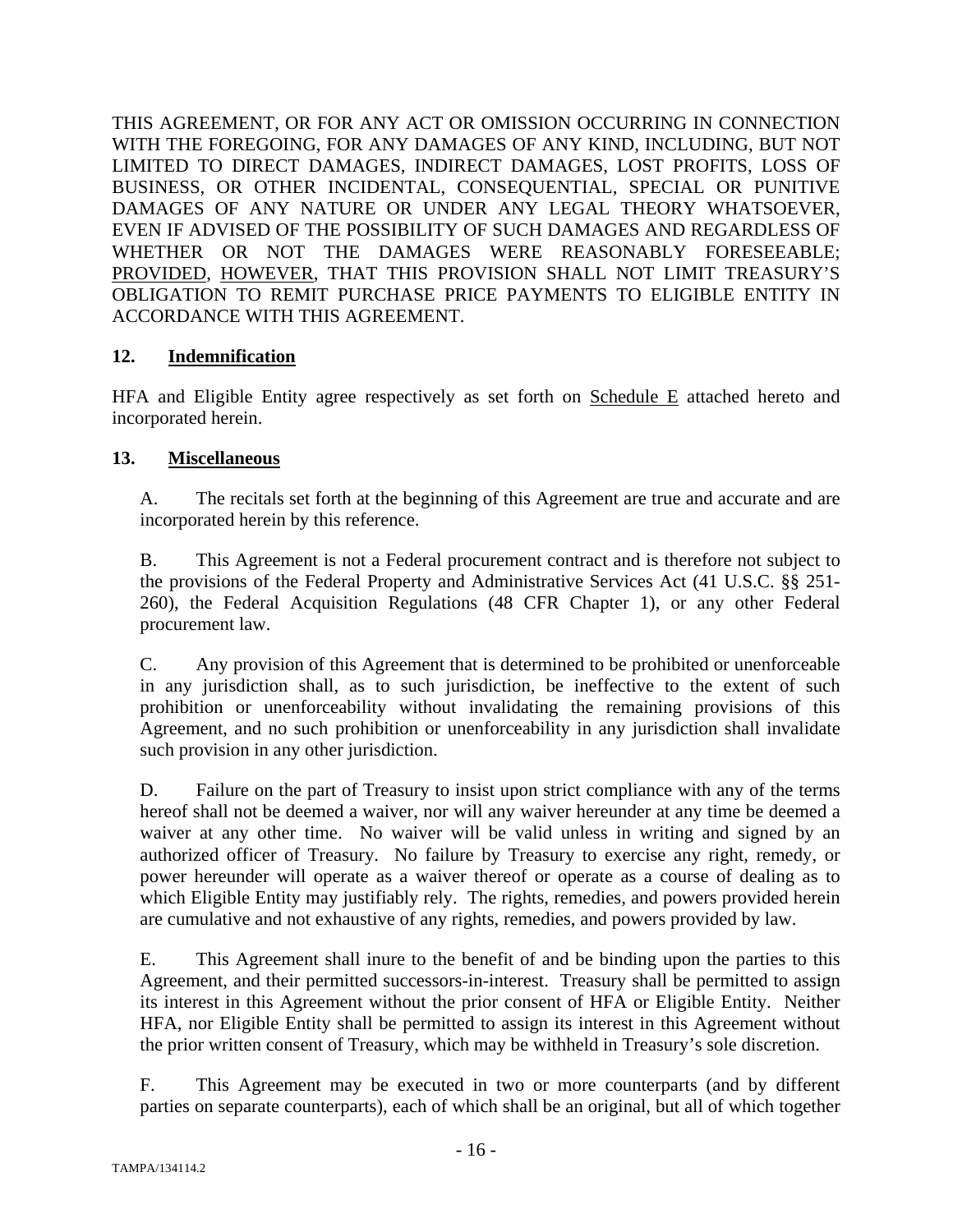shall constitute one and the same instrument. Facsimile or electronic copies of this Agreement, together with the Financial Instrument, the Service Schedules, and any certifications provided hereunder, shall be treated as originals for all purposes.

G. This Agreement, together with the Financial Instrument, Service Schedules, and the Certifications, constitutes the entire agreement of the parties with respect to the subject matter hereof.

H. Any provisions of this Agreement (including all documents incorporated by reference thereto) that contemplate their continuing effectiveness, including, but not limited to, Sections 2, 3, 4, 7, 10, 11, 12 and 13 of this Agreement, and the Financial Instrument, and any other provisions (or portions thereof) in this Agreement that relate to, or may impact, the ability of Treasury to fulfill its responsibilities in connection with the HHF Program, shall survive the expiration or termination of this Agreement.

### **14. Defined Terms; Incorporation by Reference**

A. All references to this "Agreement" necessarily include, in all instances, this Agreement and all documents, exhibits and schedules incorporated into this Agreement by reference, whether or not so noted contextually, and all amendments and modifications thereto. Specific references throughout this Agreement to individual documents that are incorporated by reference into this Agreement are not inclusive of any other documents that are incorporated by reference, unless so noted contextually.

B. The term "Effective Date" means the date indicated as the Closing Date on Schedule A.

C. Exhibit A - Form of Financial Instrument, Exhibits B-1 and B-2 - Forms of Certification, Exhibit C - Form of Capital Draw Request, Exhibit D-1 - Form of Legal Opinion - HFA, Exhibit D-2 - Form of Legal Opinion - Eligible Entity (in each case, in form and, upon completion, in substance), Schedule A - Basic Information, Schedule B - Service Schedules, Schedule C - Permitted Expenses, Schedule D - Qualifications to Representations and Warranties, Schedule E - Indemnification, including all amendments and modifications thereto, are incorporated into this Agreement by this reference and given the same force and effect as though fully set forth herein.

### [SIGNATURE PAGE FOLLOWS; REMAINDER OF PAGE INTENTIONALLY LEFT BLANK]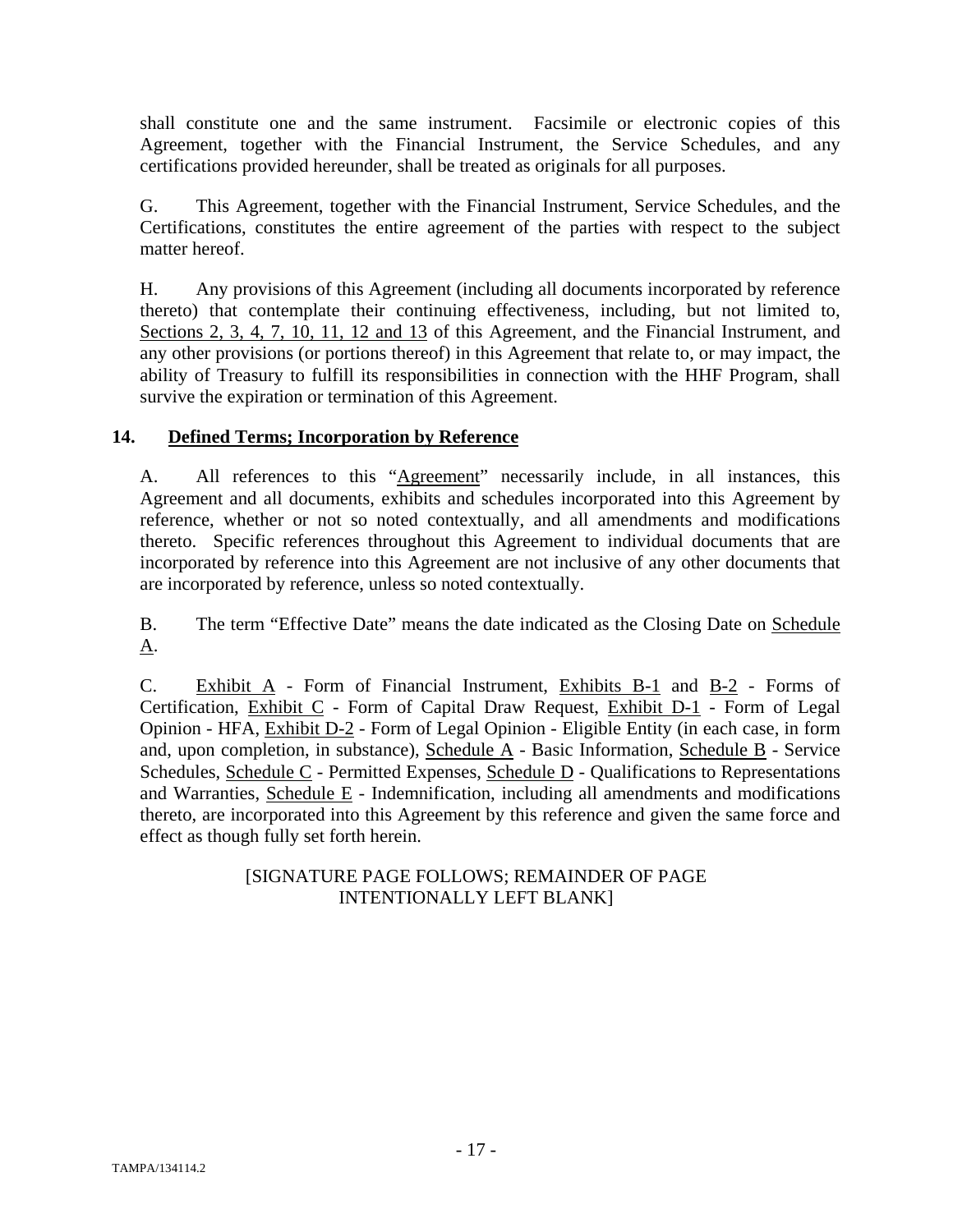**In Witness Whereof**, HFA, Eligible Entity and Treasury by their duly authorized officials hereby execute and deliver this Commitment to Purchase Financial Instrument and HFA Participation Agreement as of the Effective Date.

**HFA**: **TREASURY**:

KENTUCKY HOUSING CORPORATION UNITED STATES DEPARTMENT OF THE **TREASURY** 

By: /s/ Richard L. McQuady By: Name: Richard L. McQuady Name: Herbert M. Allison, Jr. Title: Chief Executive Officer Title: Assistant Secretary for

Financial Stability

#### **ELIGIBLE ENTITY**:

KENTUCKY HOUSING CORPORATION

By: /s/ Richard L. McQuady  $\mathcal{L}_{\mathcal{A}}$ Name: Richard L. McQuady Title: Chief Executive Officer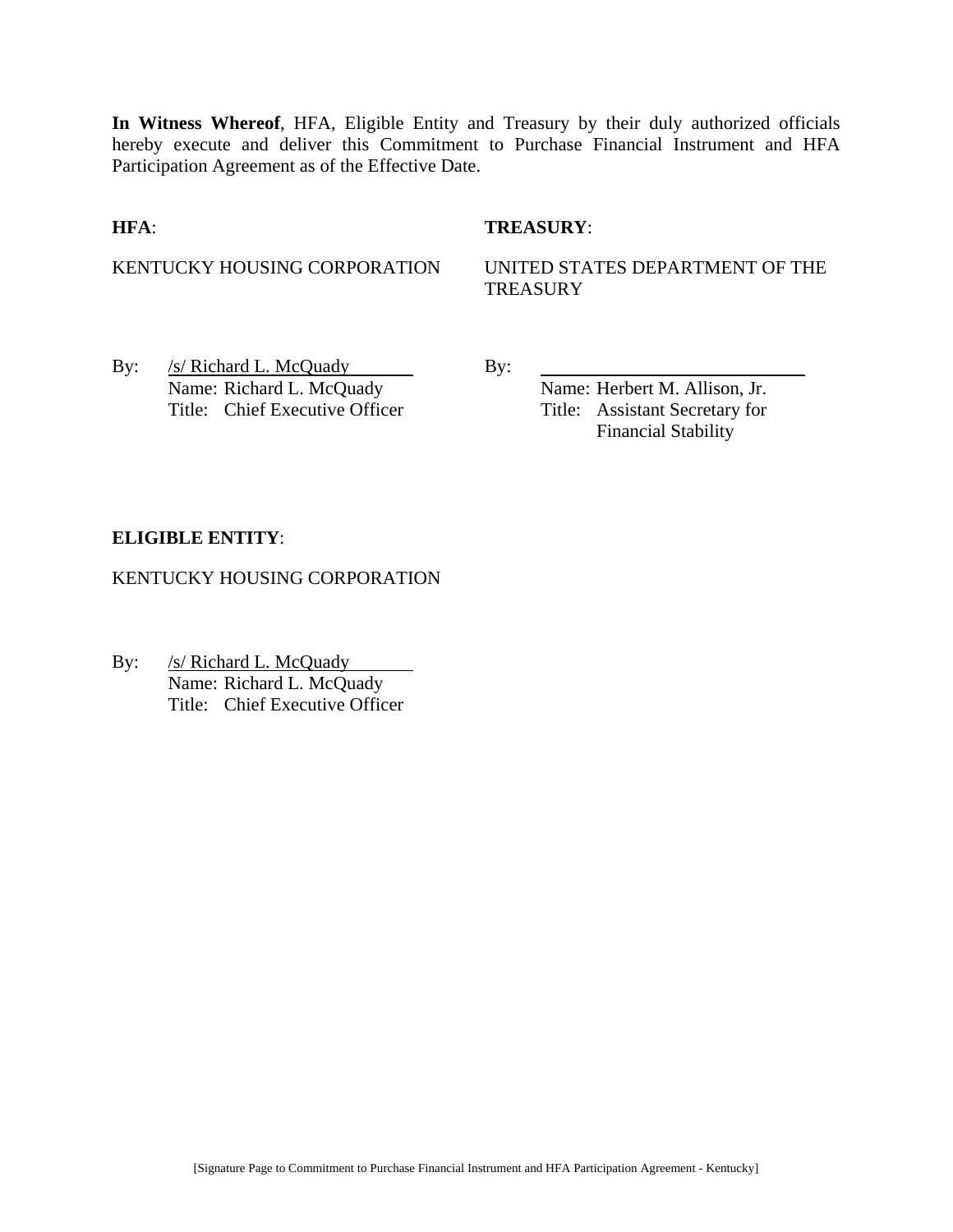**In** Witness Whereof, HFA, Eligible Entity and Treasury by their duly authorized officials hereby execute and deliver this Commitment to Purchase Financial Instrument and HFA Participation Agreement as of the Effective Date.

HFA:

#### TREASURY:

KENTUCKY HOUSING CORPORATION

By:

Name: Richard L. McQuady Title: Chief Executive Officer

UNITED STATES DEPARTMENT OF THE TREASURY

By:

Name: Herbert M. Allison, Jr. Title: Assistant Secretary for Financial Stability

#### **ELIGIBLE ENTITY:**

KENTUCKY HOUSING CORPORATION

By:

Name: Richard L. McQuadY Title: Chief Executive Officer

**[Signature Page to Commitment to Purchase Financial Instrument and HFA Participation Agreement Kentucky]**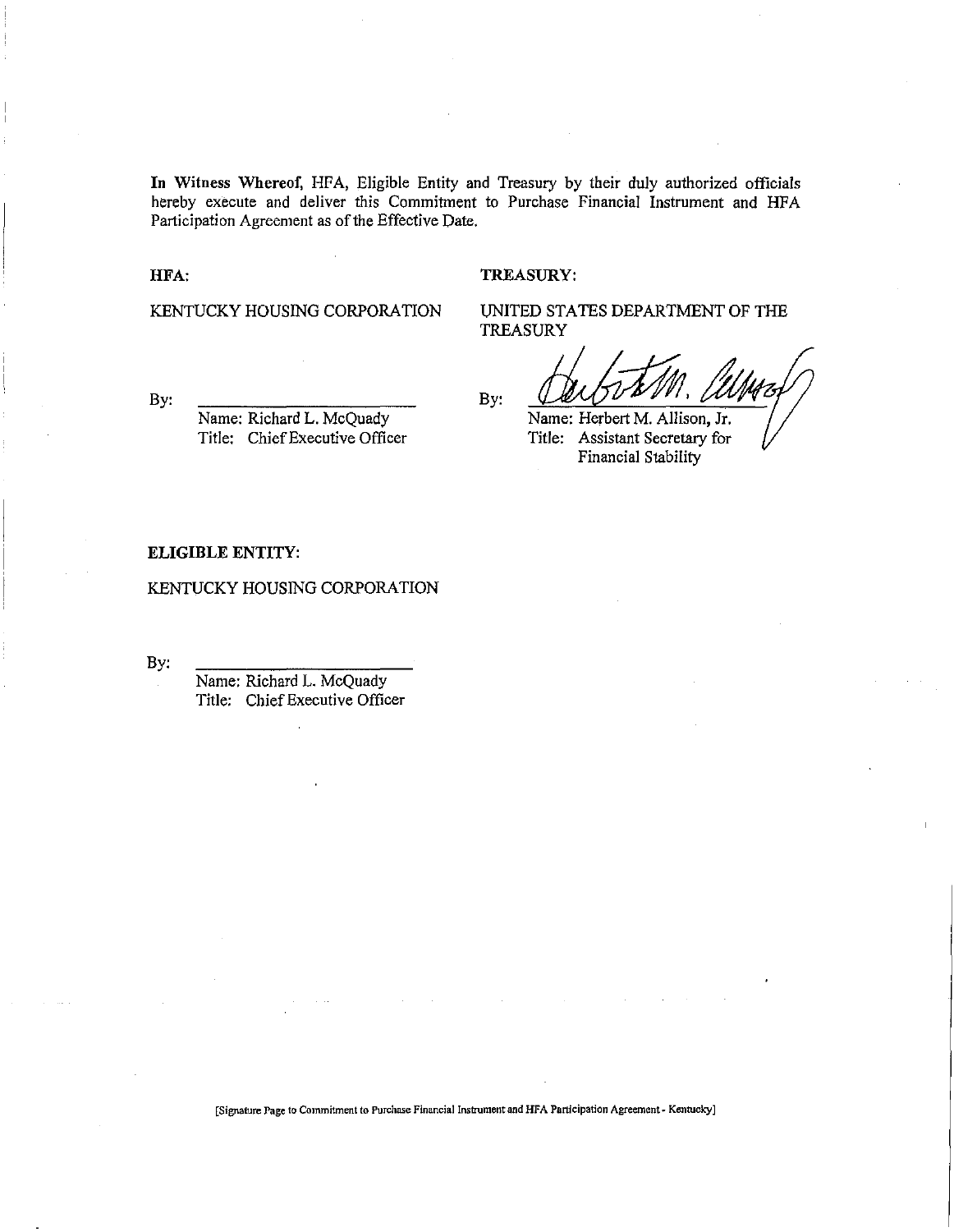### **EXHIBITS AND SCHEDULES**

- Exhibit A Form of Financial Instrument
- Exhibit B-1 Form of HFA Certification
- Exhibit B-2 Form of Eligible Entity Certification
- Exhibit C Form of Capital Draw Request
- Exhibit D-1 Form of Legal Opinion HFA
- Exhibit D-2 Form of Legal Opinion Eligible Entity
- Schedule A Basic Information
- Schedule B Service Schedules
- Schedule C Permitted Expenses
- Schedule D Qualifications to Representations and Warranties
- Schedule E Indemnification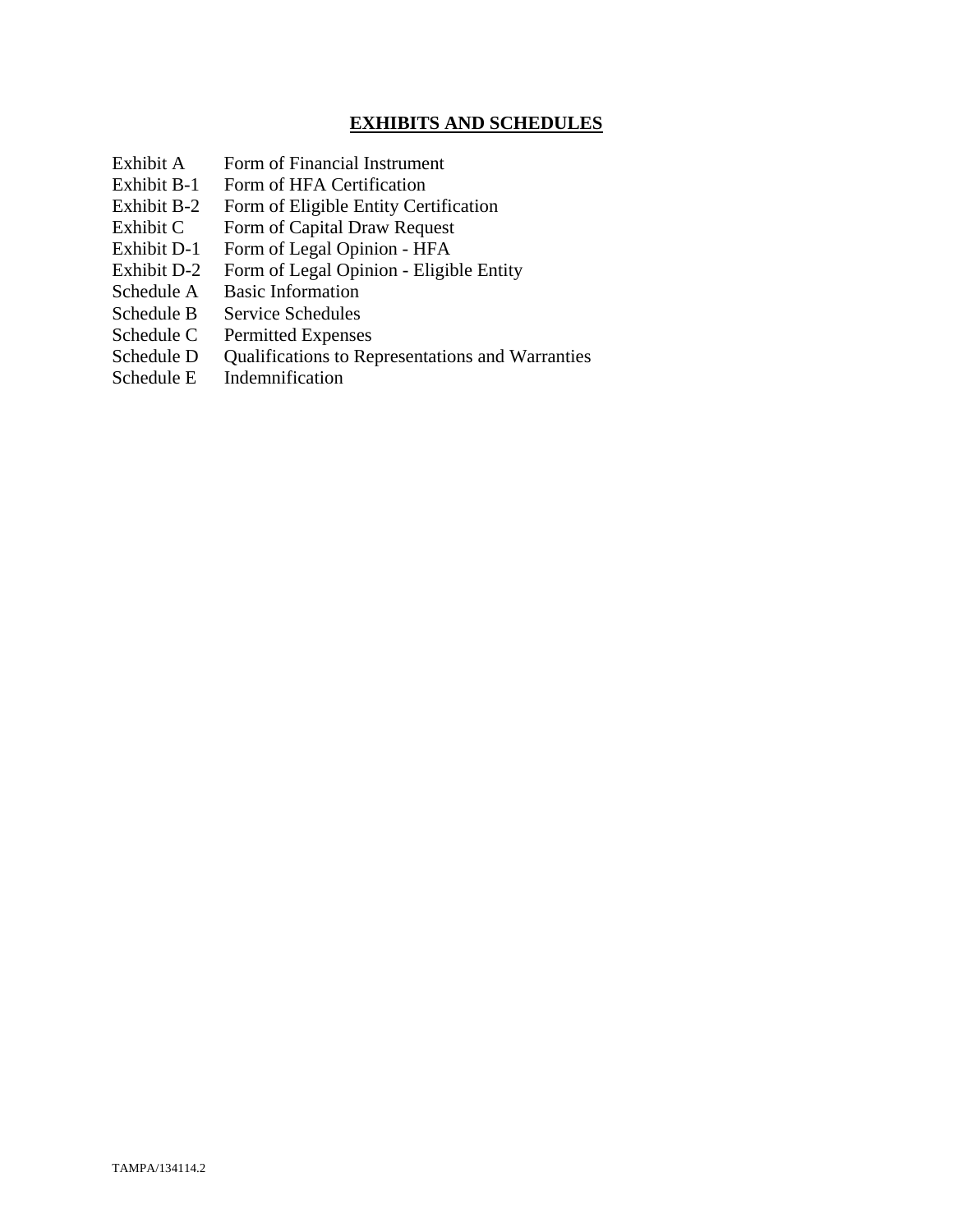### **EXHIBIT A**

#### **FORM OF FINANCIAL INSTRUMENT**

This Financial Instrument is delivered by the undersigned party ("Eligible Entity") as provided in Section 1 of the Commitment to Purchase Financial Instrument and HFA Participation Agreement (the "Agreement"), entered into as of the Effective Date, by and among the United States Department of the Treasury ("Treasury"), the party designated as HFA in the Agreement ("HFA") and Eligible Entity. This Financial Instrument is effective as of the Effective Date. All of the capitalized terms that are used but not defined herein shall have the meanings ascribed to them in the Agreement.

For good and valuable consideration, the receipt and sufficiency of which are hereby acknowledged, Eligible Entity agrees as follows:

- 1. Eligible Entity Obligation; Purchase Price Consideration.
	- (a) Eligible Entity shall perform all Services described in the Service Schedules in consideration for the Purchase Price described in subsection (b) below, in accordance with the terms and conditions of the Agreement, to the satisfaction of Treasury. The conditions precedent to the payment by Treasury of the Purchase Price with respect to the Services are set forth in Section 3(B) of the Agreement.
	- (b) This Financial Instrument is being purchased by Treasury pursuant to Section 3 of the Agreement through the payment by Treasury of various payments referred to collectively in the Agreement as the "Purchase Price". This Financial Instrument is being purchased by Treasury in connection with Eligible Entity's participation in the Housing Finance Agency Innovation Fund for the Hardest Hit Housing Markets program (the "HHF Program") created under the Emergency Economic Stabilization Act of 2008 (P.L. 110-343), as amended, as the same may be amended from time to time ("EESA").
- 2. Repayment of Purchase Price. In the event a recipient of HHF Program funds repays any or all of the funds received from Eligible Entity in connection with the Services, Eligible Entity shall use such funds as follows:
	- (a) First, if such funds are repaid on or prior to December 31, 2017, Eligible Entity may use such repaid funds to continue to provide Services to other eligible homeowners up to and including December 31, 2017 or retain such repaid funds to fund the Permitted Expenses to the extent the full amount as indicated on Schedule C to the Agreement has not been drawn from Treasury pursuant to Section 3(A) of the Agreement. Any repaid funds retained by Eligible Entity to fund Permitted Expenses shall correspondingly reduce the amount that Eligible Entity may draw from Treasury pursuant to Section 3(A) of the Agreement to fund Permitted Expenses.
	- (b) Second, if such funds are repaid on or prior to December 31, 2017 and Eligible Entity is no longer providing the Services to new homeowners and the Permitted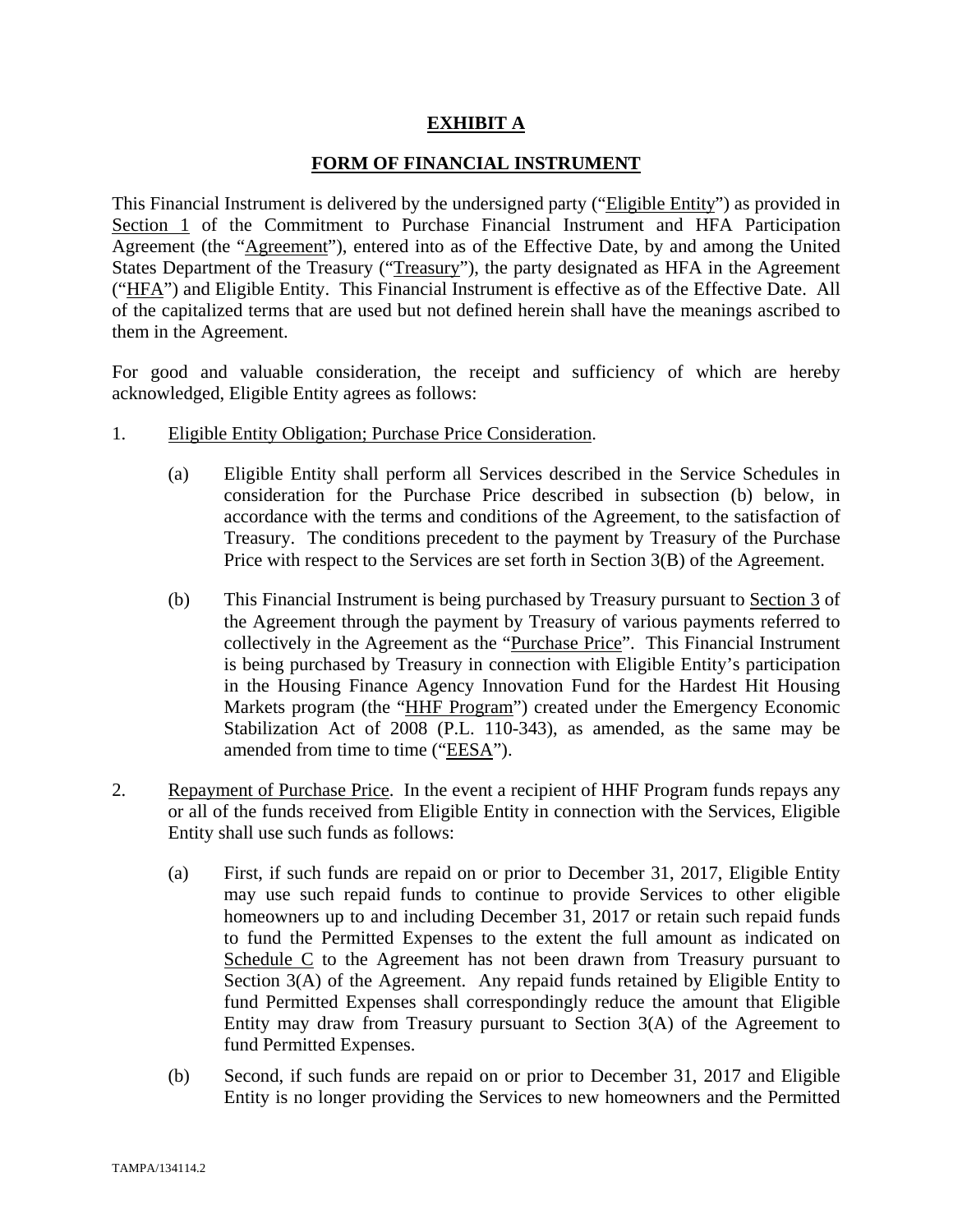Expenses have been fully funded, then Eligible Entity shall remit such funds to Treasury, monthly on the 15th day of each month or first business day thereafter.

- (c) Third, if such funds are repaid after December 31, 2017, Eligible Entity shall remit such funds to Treasury, monthly on the  $15<sup>th</sup>$  day of each month or first business day thereafter.
- 3. Final Repayment. In the event Eligible Entity is holding any HHF Programs funds, including, but not limited to, excess cash and amounts on deposit in the administrative reserve, as of December 31, 2017, such funds shall be returned to Treasury or its designee prior to 1:00 p.m. Eastern Standard Time on December 31, 2017.
- 4. Security Interest. As security for the performance of the Services and the other obligations of Eligible Entity under the Agreement, as such obligations are evidenced in this Financial Instrument, Eligible Entity has granted to Treasury a first lien priority security interest in the Depository Account and in any moneys, or investments, if any, held therein.
- 5. Representations, Warranties and Covenants. Eligible Entity represents and warrants that the representations and warranties set forth in the Agreement, on the date hereof, are, and on the date of each Capital Draw hereunder, shall be, true, correct, accurate and complete in all material respects. The truth and accuracy of such representations and warranties are continuing obligations of Eligible Entity. Additionally, all covenants of Eligible Entity set forth in Section 2 of the Agreement are incorporated herein by reference and Eligible Entity, on the date hereof, is not, and on the date of each Capital Draw hereunder, shall not be in breach of any such covenants. In the event that any of the representations or warranties made herein or in the Agreement cease to be true and correct, or the Eligible Entity breaches any of the covenants made herein or in the Agreement, Eligible Entity agrees to notify Treasury immediately and the same shall constitute an Event of Default hereunder.
- 6. Limitation of Liability

IN NO EVENT SHALL TREASURY, OR ITS OFFICERS, EMPLOYEES, AGENTS OR AFFILIATES BE LIABLE TO ELIGIBLE ENTITY WITH RESPECT TO THE SERVICES OR THE AGREEMENT, OR FOR ANY ACT OR OMISSION OCCURRING IN CONNECTION WITH THE FOREGOING, FOR ANY DAMAGES OF ANY KIND, INCLUDING, BUT NOT LIMITED TO DIRECT DAMAGES, INDIRECT DAMAGES, LOST PROFITS, LOSS OF BUSINESS, OR OTHER INCIDENTAL, CONSEQUENTIAL, SPECIAL OR PUNITIVE DAMAGES OF ANY NATURE OR UNDER ANY LEGAL THEORY WHATSOEVER, EVEN IF ADVISED OF THE POSSIBILITY OF SUCH DAMAGES AND REGARDLESS OF WHETHER OR NOT THE DAMAGES WERE REASONABLY FORESEEABLE; PROVIDED, HOWEVER, THAT THIS PROVISION SHALL NOT LIMIT TREASURY'S OBLIGATION TO REMIT PURCHASE PRICE PAYMENTS TO ELIGIBLE ENTITY IN ACCORDANCE WITH THE AGREEMENT.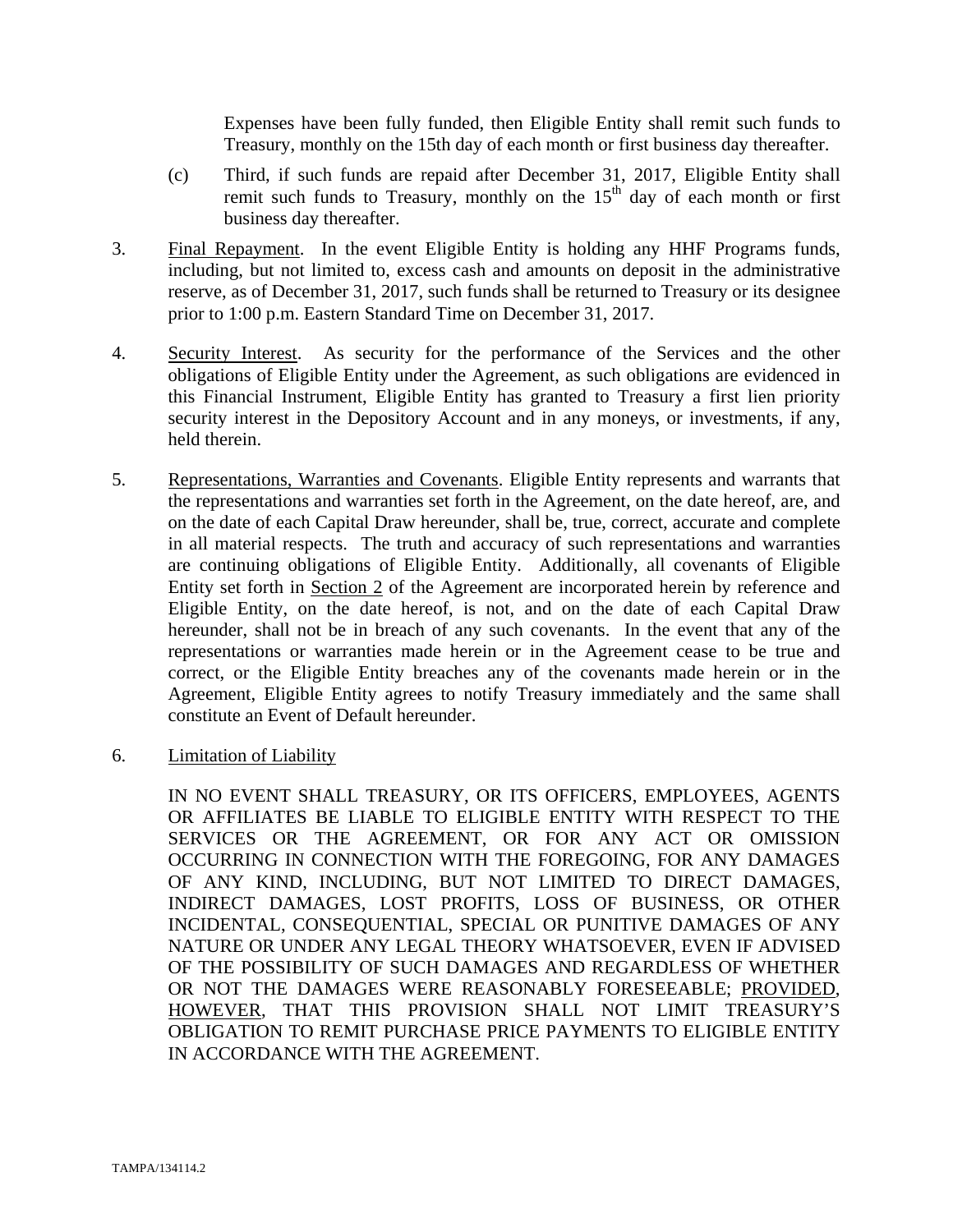## 7. Indemnification

Eligible Entity agrees as set forth on  $S$ chedule E to the Agreement, which  $S$ chedule E is hereby incorporated into this Financial Instrument by reference.

IN WITNESS WHEREOF, Eligible Entity hereby executes this Financial Instrument on the date set forth below.

[INSERT FULL LEGAL NAME OF ELIGIBLE ENTITY]

By: <u> 1980 - Johann Barbara, martin a</u> Name: Title:

Date: \_\_\_\_\_\_\_\_\_\_\_\_ \_\_, 2010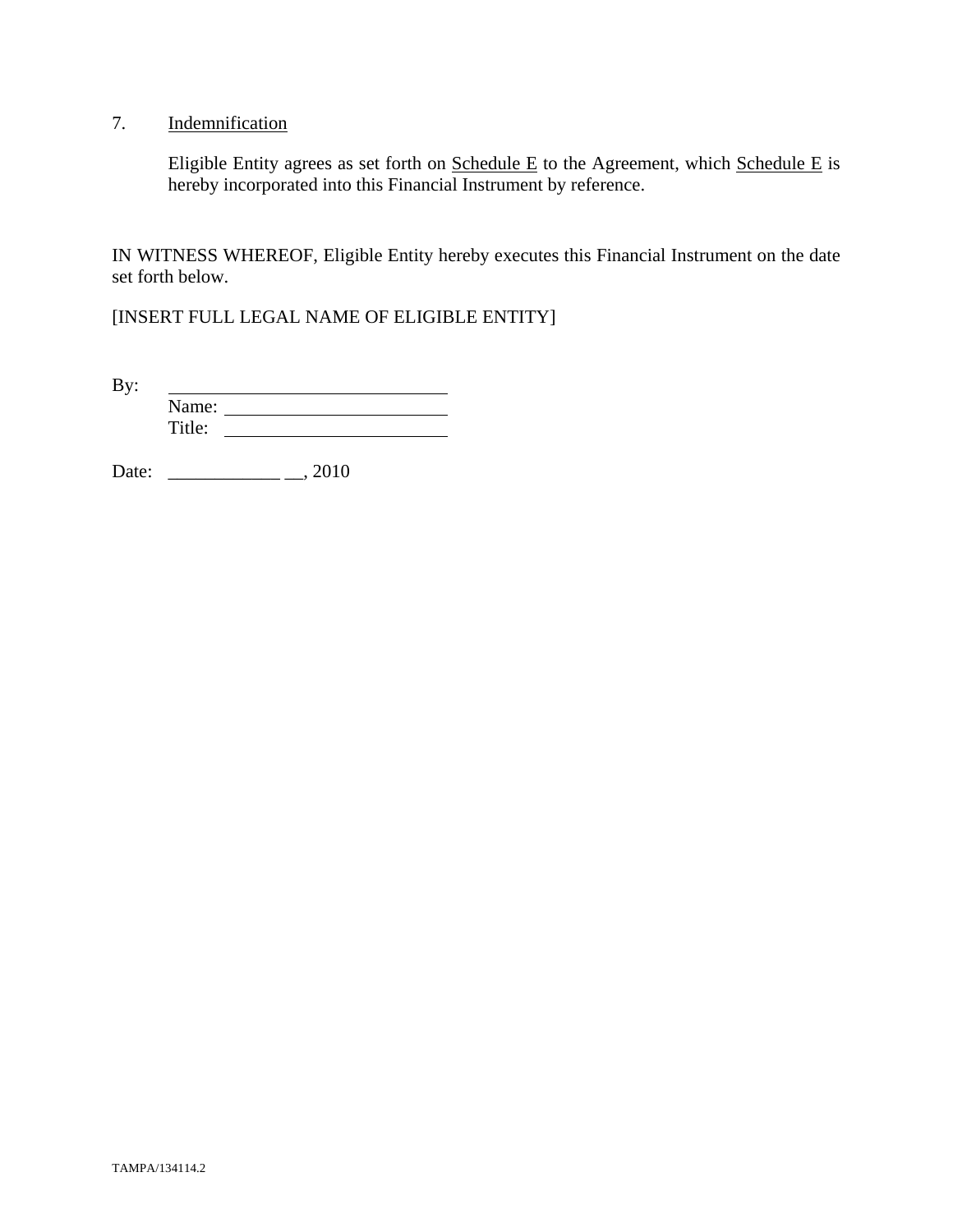### **EXHIBIT B-1**

#### **FORM OF HFA CERTIFICATION**

This Certification is delivered as required by Section  $2.A(15)$  of that certain Commitment to Purchase Financial Instrument and HFA Participation Agreement (the "Agreement"), effective as of [INSERT CLOSING DATE], by and among the United States Department of the Treasury ("Treasury"), the undersigned party ("HFA") and the institution party thereto ("Eligible Entity"). All terms used, but not defined herein, shall have the meanings ascribed to them in the Agreement.

HFA hereby certifies, represents and warrants as of the date hereof that each of the representations and warranties of HFA contained in the Agreement are true, correct, accurate and complete in all material respects as of the date hereof. All covenants of HFA contained in the Agreement shall remain in full force and effect and HFA is not in breach of any such covenant.

Eligible Entity does not have HHF Program funds on hand of more than  $\frac{1}{2}$ [INSERT AN AMOUNT EQUAL TO 5% OF THE PROGRAM PARTICIPATION CAP]

HFA knows of no material deficiencies in the Internal Antifraud and Compliance Monitoring Program.

In the event that any part of the certification made herein is discovered not to be true and correct, HFA agrees to notify Treasury immediately.

\_\_\_\_\_\_\_\_\_\_\_\_\_\_\_\_\_\_\_\_\_\_\_\_\_\_\_\_\_\_\_\_\_\_\_\_ \_\_\_\_\_\_\_\_\_\_\_\_\_\_\_\_\_\_\_\_\_\_\_\_

[INSERT FULL LEGAL NAME OF HFA]:

[Name of Authorized Official] Date [Title of Authorized Official]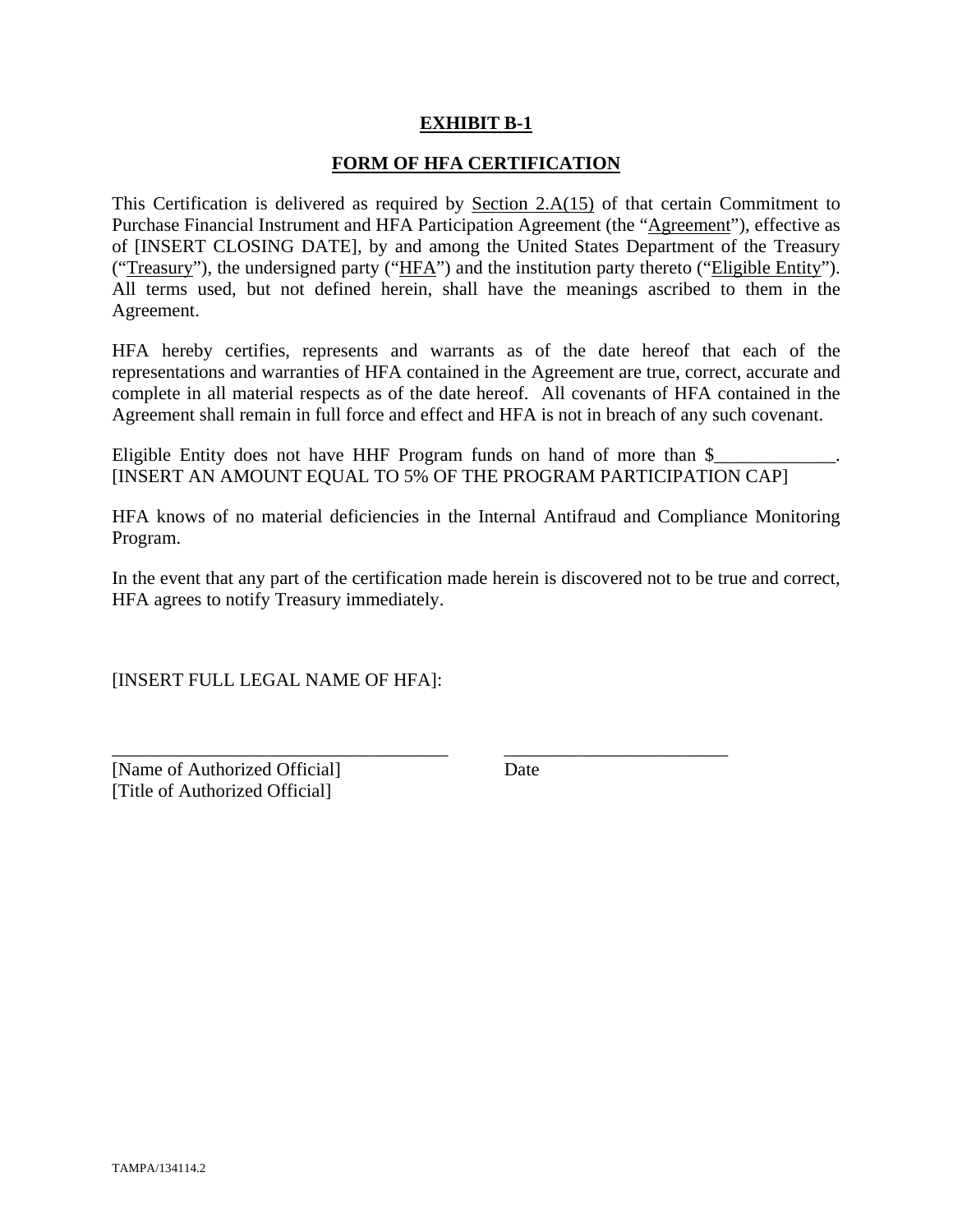### **EXHIBIT B-2**

#### **FORM OF ELIGIBLE ENTITY CERTIFICATION**

This Certification is delivered as required by Section 2.A(15) of the Commitment to Purchase Financial Instrument and HFA Participation Agreement (the "Agreement"), effective as of [INSERT CLOSING DATE], by and among the United States Department of the Treasury ("Treasury"), the party designated as HFA in the Agreement and the undersigned party ("Eligible Entity"). All terms used, but not defined herein, shall have the meanings ascribed to them in the Agreement.

Eligible Entity hereby certifies, represents and warrants as of the date hereof that each of the representations and warranties of Eligible Entity contained in the Agreement are true, correct, accurate and complete in all material respects as of the date hereof. All covenants of Eligible Entity contained in the Agreement shall remain in full force and effect and Eligible Entity is not in breach of any such covenant.

Eligible Entity does not have HHF Program funds on hand of more than  $\$ [INSERT AN AMOUNT EQUAL TO 5% OF THE PROGRAM PARTICIPATION CAP]

Eligible Entity knows of no material deficiencies in the Internal Control Program or the Internal Antifraud and Compliance Monitoring Program.

In the event that any part of the certification made herein is discovered not to be true and correct, Eligible Entity agrees to notify Treasury immediately.

\_\_\_\_\_\_\_\_\_\_\_\_\_\_\_\_\_\_\_\_\_\_\_\_\_\_\_\_\_\_\_\_\_\_\_\_ \_\_\_\_\_\_\_\_\_\_\_\_\_\_\_\_\_\_\_\_\_\_\_\_

[INSERT FULL LEGAL NAME OF ELIGIBLE ENTITY]:

[Name of Authorized Official] Date [Title of Authorized Official]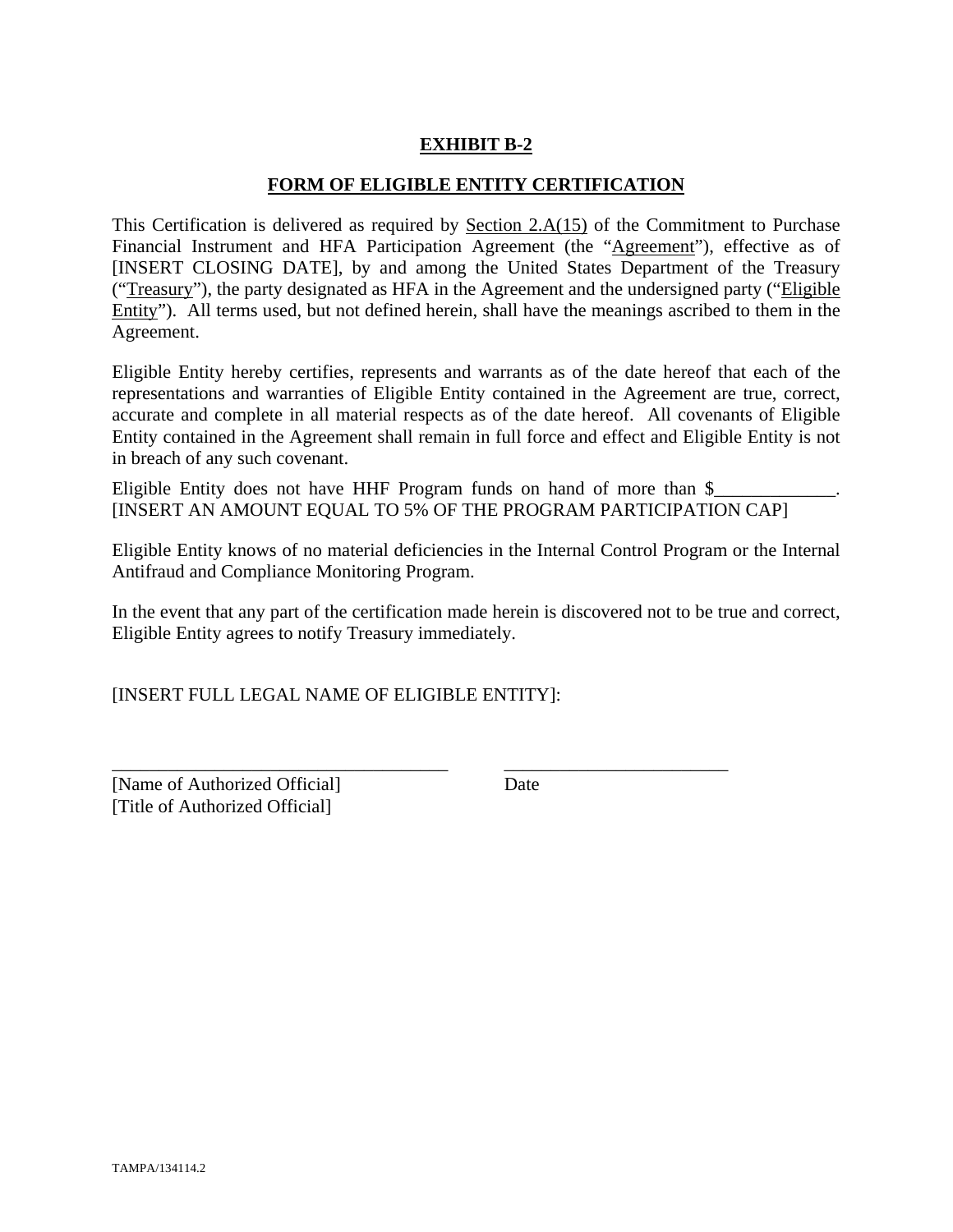#### **EXHIBIT C**

#### **FORM OF CAPITAL DRAW REQUEST**

[insert date]

The Bank of New York Mellon tarpcppclosing@bnymellon.com Attn: Matthew Sabino

The United States Department of the Treasury OFSChiefCounselNotices@do.treas.gov HFAInnovation@do.treas.gov tarp.compliance@do.treas.gov Attention: HFA Hardest Hit Fund

Ladies/Gentlemen:

 Reference is made to the Commitment to Purchase Financial Instrument and HFA Participation Agreement dated as of the date set forth on Schedule A thereto (as amended, supplemented or otherwise modified and in effect from time to time, the "HPA") by and among [insert HFA name] ("HFA"), [insert Eligible Entity name] ("Eligible Entity") and the United States Department of the Treasury ("Treasury"). Reference is also made to the Financial Instrument dated the date set forth on Schedule A to the HPA delivered by Eligible Entity to Treasury (the "Financial Instrument"). Capitalized terms used but not otherwise defined herein shall have the meaning given them in the HPA.

 In accordance with Section 3.A. of the HPA, the undersigned Eligible Entity hereby requests that The Bank of New York Mellon ("BNYM"), on behalf of Treasury, disburse the amounts set forth on the attached Capital Draw Schedule as a Capital Draw against the Purchase Price as described in the HPA to Eligible Entity on [insert date] (the "Funding Date").

 HFA and Eligible Entity, as applicable, hereby certify to Treasury and BNYM, as of the date hereof and on the Funding Date, that:

- (a) no default or Event of Default has occurred and is continuing as of the date hereof and on the Funding Date [other than  $\Box$ ];
- (b) each of the representations and warranties made by HFA and Eligible Entity in the HPA and Financial Instrument are true and correct on and as of such date, as if made on and as of the date hereof and on the Funding Date [other than ];
- (c) HFA and Eligible Entity are in compliance with the covenants and other agreements set forth in the HPA and Financial Instrument, which shall remain in full force and effect [other than \_\_\_\_\_\_\_\_\_\_\_\_\_\_];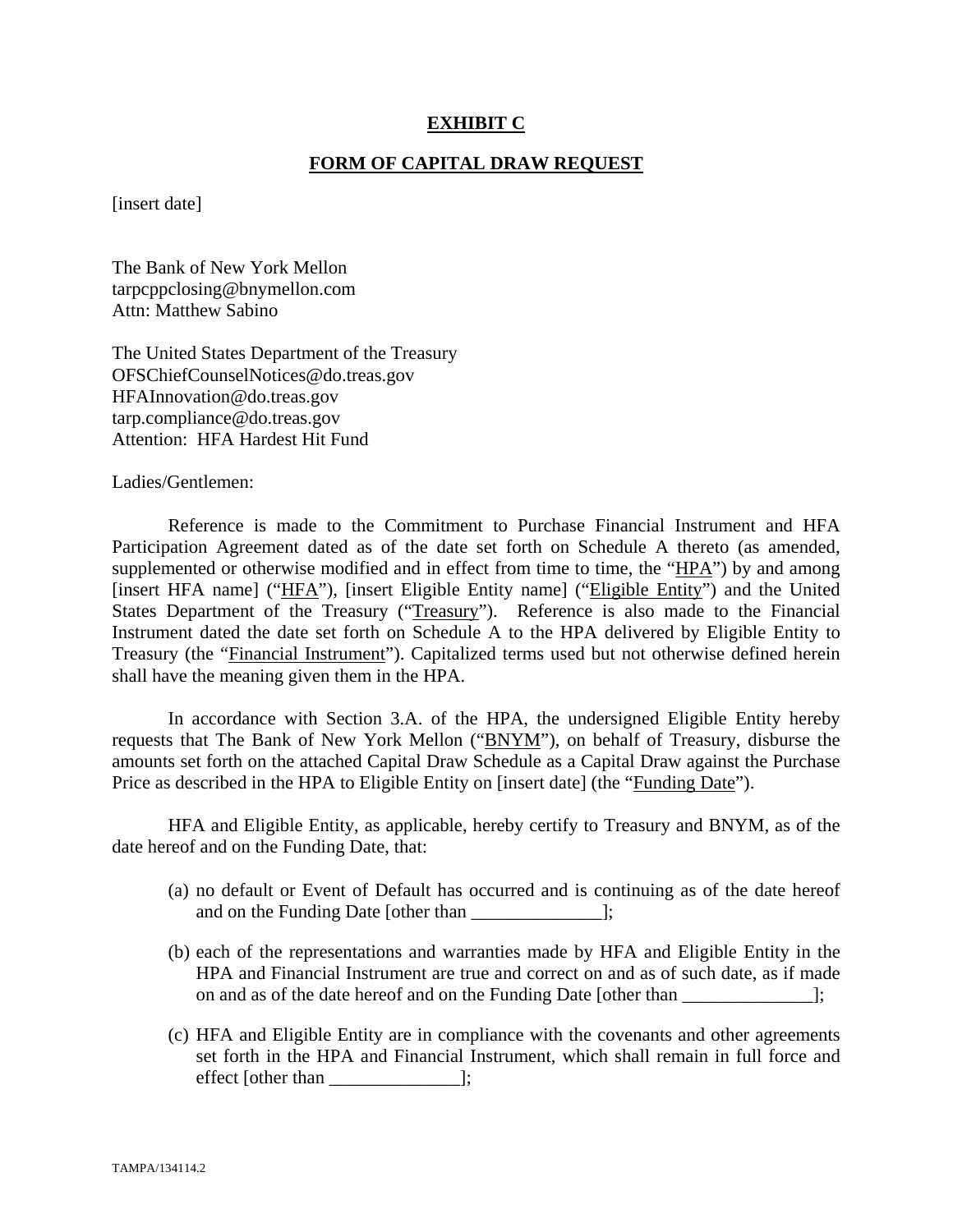- (d) all data and information set forth in this Capital Draw Request, including the Capital Draw Schedule, is true and correct in all respects; and
- (e) to our knowledge, there have been no Acts of Bad Faith by any HHF Recipient [other than  $\qquad$  ].

 In the event that any part of the certification made herein is discovered not to be true and correct after the date hereof, HFA or Eligible Entity, as applicable, shall notify Treasury immediately.

[INSERT FULL LEGAL NAME OF HFA]

[Name of Authorized Official] [Title of Authorized Official]

 $\overline{a}$ 

l

[INSERT FULL LEGAL NAME OF ELIGIBLE ENTITY]

[Name of Authorized Official] [Title of Authorized Official]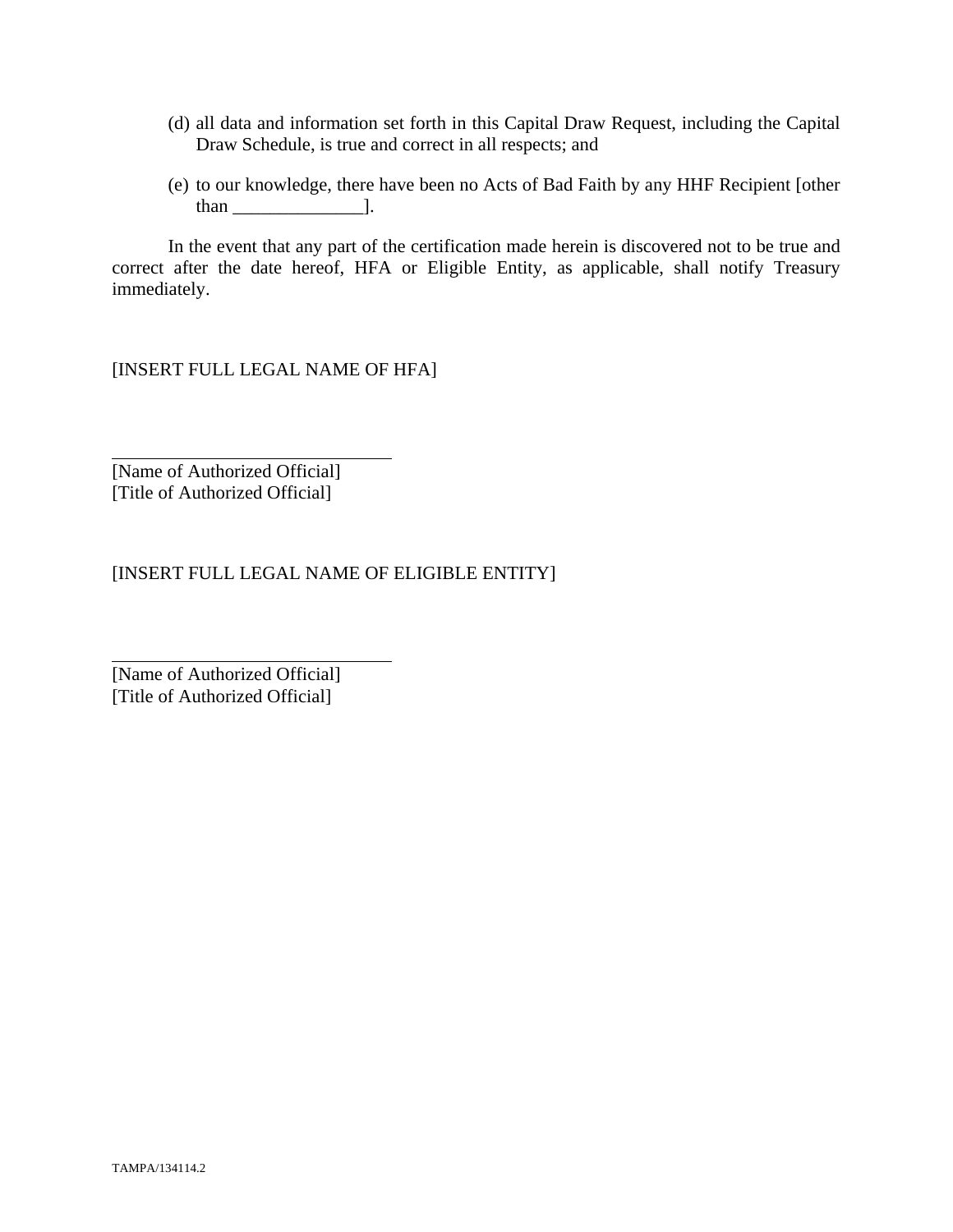# **CAPITAL DRAW SCHEDULE**

| Capital Draw Request for:                                                                                  |              |
|------------------------------------------------------------------------------------------------------------|--------------|
| Program                                                                                                    | \$           |
| Program                                                                                                    | \$           |
| Program                                                                                                    | \$           |
| Permitted Administrative Expenses                                                                          | \$           |
| <b>Total Capital Draw Request</b>                                                                          | $\mathbb{S}$ |
| Total Capital Draw Request as a Percentage of Program Participation Cap <sup>1</sup> :                     | $\%$         |
|                                                                                                            |              |
| Total Purchase Price funded to date, including current Capital Draw:                                       | \$           |
|                                                                                                            |              |
| Program Participation Cap:                                                                                 | \$           |
|                                                                                                            |              |
| Program Funds Remaining:                                                                                   | \$           |
|                                                                                                            |              |
| Amount of HHF Program funds on hand prior to this Capital Draw:                                            | \$           |
|                                                                                                            |              |
| HHF Program funds on hand prior to this Capital Draw as a Percentage of<br>Program Participation $Cap^2$ : | $\%$         |
|                                                                                                            |              |

<sup>1</sup> May not be less than 2.5% nor exceed 20%.<br><sup>2</sup> May not exceed 5.0% on the date of submission of the Draw Request.

**Depository Account Information/Wire Instructions for payment of Capital Draw:**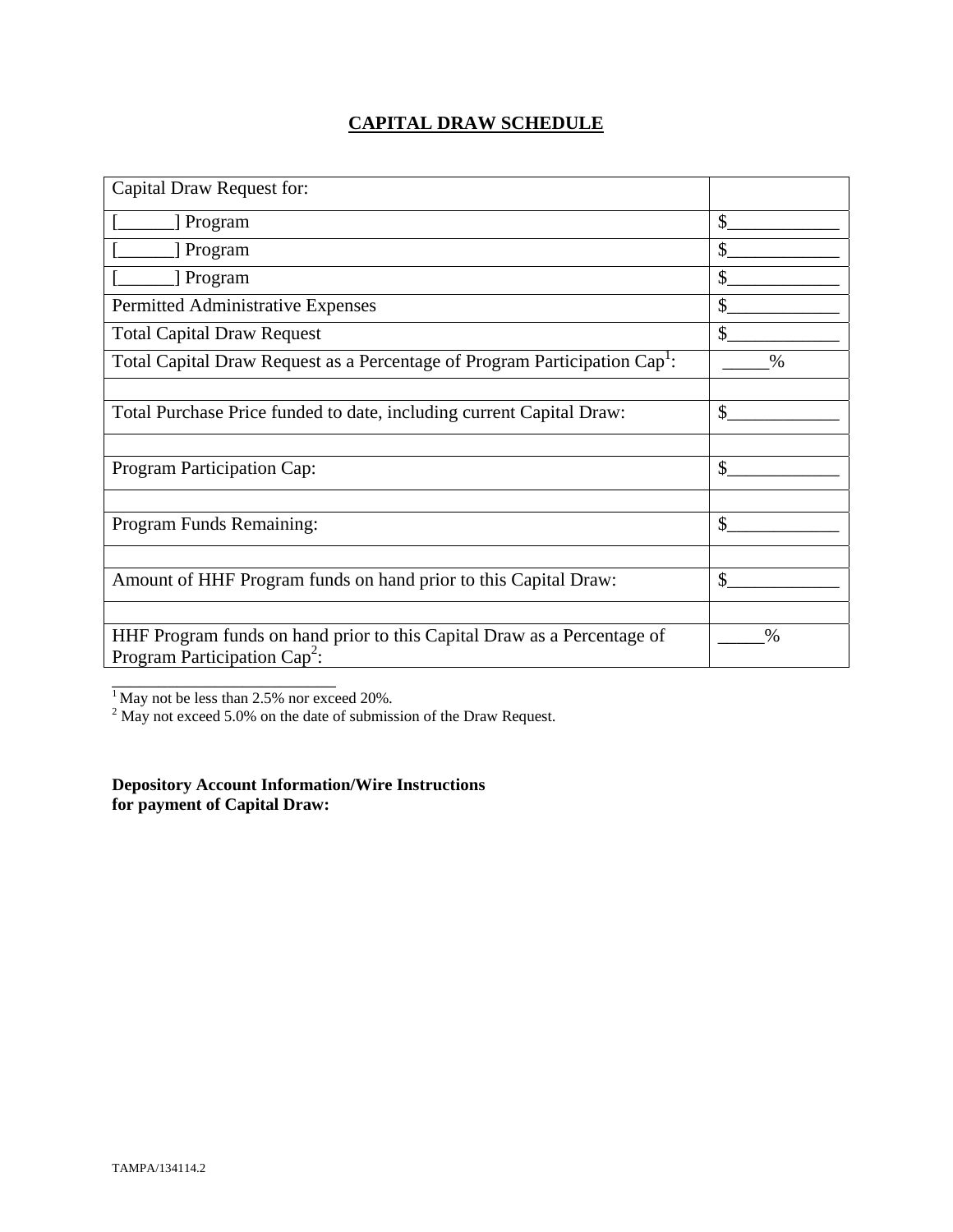### **EXHIBIT D-1**

### **FORM OF LEGAL OPINION - HFA**

#### [Customary introduction/qualifications]

1. HFA has been duly created and is validly existing as a \_\_\_\_\_\_\_\_\_\_\_\_\_\_\_\_\_\_\_\_ under the laws of the State of \_\_\_\_\_\_\_\_\_.

2. HFA has duly authorized the execution and delivery of the Agreement, and no further approval or authorization is required by HFA.

3. HFA has the power and authority to execute and deliver the Agreement and to perform its obligations thereunder.

4. The Agreement has been duly executed and delivered by HFA and, assuming due authorization, execution and delivery by the other parties thereto, constitutes a valid, legal and binding obligation of HFA, enforceable against HFA in accordance with its terms, except as the same may be limited by applicable bankruptcy, insolvency, reorganization, moratorium or similar laws affecting the enforcement of creditors' rights generally and general equitable principles, regardless of whether such enforceability is considered in a proceeding at law or in equity.

5. The execution and delivery by HFA of the Agreement and the performance by HFA of its obligations thereunder do not and will not: (i) violate the [organizational documents/Enabling Act] of HFA, (ii) to the best of our knowledge, after due inquiry, constitute a breach of or a default under any agreements or other instruments to which HFA is a party, (iii) to the best of our knowledge, after due inquiry, violate any judgment, decree or order of any court or administrative tribunal to which HFA is subject, or (iv) violate any Applicable Laws.

6. No consent, approval, authorization or other action by, or filing or registration with, any governmental authority of the United States or the State of \_\_\_\_\_\_\_\_\_\_ or any other entity having jurisdiction over HFA is required to be obtained prior to the execution and delivery of the Agreement or to perform the obligations contemplated thereby other than those consents, approvals, authorizations, filings, actions and registrations which have been obtained as of the date hereof.

7. HFA has obtained all necessary permits and licenses to perform its obligations under the Agreement.

8. There is no action, suit or proceeding, at law or in equity, or by or before any court or governmental agency, now pending or, to our knowledge, overtly threatened in writing against HFA that challenges the validity or enforceability of, or that seeks to enjoin the performance of, or seeks damages with respect to the Agreements or any of HFA's obligations thereunder.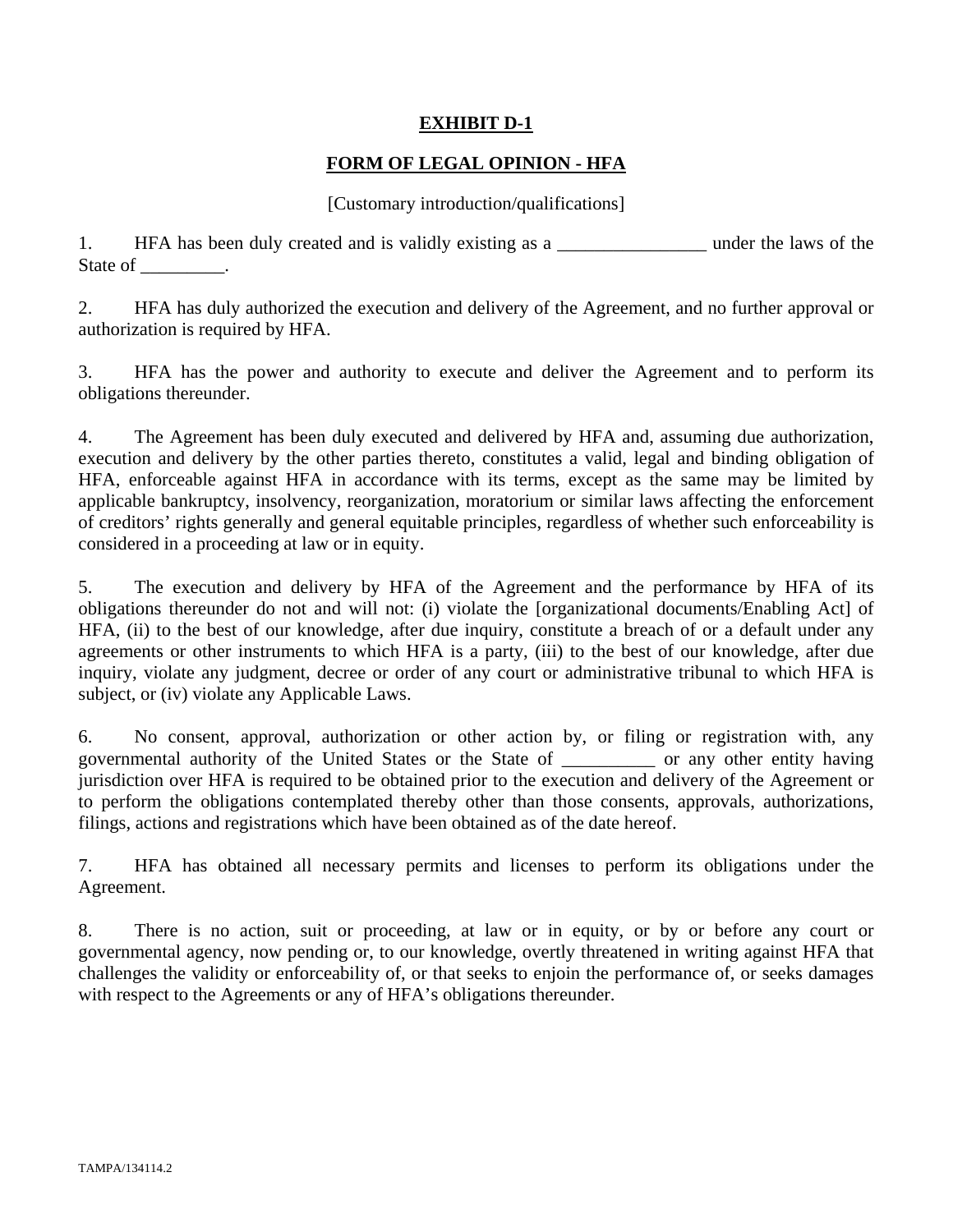### **EXHIBIT D-2**

### **FORM OF LEGAL OPINION - ELIGIBLE ENTITY**

#### [Customary introduction/qualifications]

1. Eligible Entity has been duly incorporated and is validly existing as a \_\_\_\_\_\_\_\_\_\_\_\_\_\_\_\_\_\_ and is in good standing under the laws of the State of \_\_\_\_\_\_\_\_.

2. Eligible Entity has duly authorized the execution and delivery of the Agreement and the Financial Instrument by all necessary [corporate] action, and no further approval or authorization is required by Eligible Entity.

3. Eligible Entity has the power and authority to execute and deliver the Agreement and the Financial Instrument and to perform its obligations thereunder.

4. Each of the Agreement and the Financial Instrument has been duly executed and delivered by Eligible Entity and, assuming due authorization, execution and delivery by the other parties thereto, each constitutes a valid, legal and binding obligation of Eligible Entity, enforceable against Eligible Entity in accordance with its terms, except as the same may be limited by applicable bankruptcy, insolvency, reorganization, moratorium or similar laws affecting the enforcement of creditors' rights generally and general equitable principles, regardless of whether such enforceability is considered in a proceeding at law or in equity.

5. The execution and delivery by Eligible Entity of the Agreement and the Financial Instrument and the performance by Eligible Entity of its obligations thereunder do not and will not: (i) violate the [organizational documents] of Eligible Entity, (ii) to the best of our knowledge, after due inquiry, constitute a breach of or a default under any agreements or other instruments to which Eligible Entity is a party, (iii) to the best of our knowledge, after due inquiry, violate any judgment, decree or order of any court or administrative tribunal to which Eligible Entity is subject, or (iv) violate any Applicable Laws.

6. No consent, approval, authorization or other action by, or filing or registration with, any governmental authority of the United States or the State of \_\_\_\_\_\_\_\_\_\_ or any other entity having jurisdiction over Eligible Entity is required to be obtained prior to the execution and delivery of the Agreement and the Financial Instrument or to perform the Services contemplated thereby other than those consents, approvals, authorizations, filings, actions and registrations which have been obtained as of the date hereof.

7. Eligible Entity has obtained all necessary permits and licenses to perform the Services it is obligated to perform under the Agreement.

8. There is no action, suit or proceeding, at law or in equity, or by or before any court or governmental agency, now pending or, to our knowledge, overtly threatened in writing against Eligible Entity that challenges the validity or enforceability of, or that seeks to enjoin the performance of, or seeks damages with respect to, the Agreement, the Financial Instrument or the Services.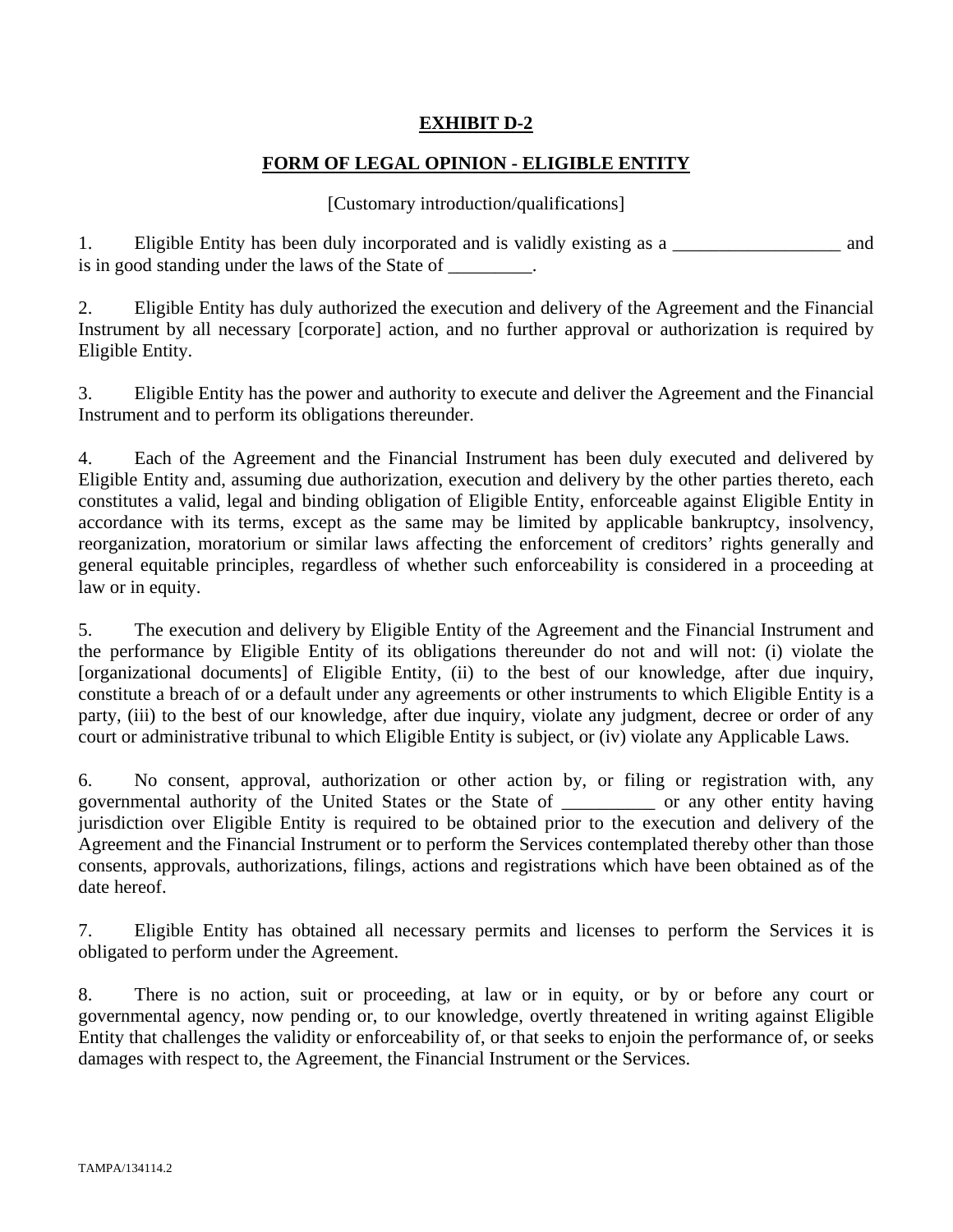#### **SCHEDULE A**

### **BASIC INFORMATION**

| Eligible Entity Information:<br>Name of the Eligible Entity: | Kentucky Housing Corporation <sup>1</sup>         |
|--------------------------------------------------------------|---------------------------------------------------|
| Corporate or other organizational form:                      | independent, <i>de jure</i> Municipal Corporation |
| Jurisdiction of organization:                                | Kentucky                                          |
| Notice Information:                                          |                                                   |

| <b>HFA</b> Information:                         |                                                                                                                                                     |
|-------------------------------------------------|-----------------------------------------------------------------------------------------------------------------------------------------------------|
| Name of HFA:                                    | Kentucky Housing Corporation <sup>1</sup>                                                                                                           |
| Organizational form:                            | independent, <i>de jure</i> Municipal Corporation                                                                                                   |
| Date of Application:                            | September 1, 2010                                                                                                                                   |
| Notice Information:                             | Same as notice information for Eligible Entity.                                                                                                     |
| <b>Program Participation Cap:</b>               | \$55,588,050                                                                                                                                        |
| <b>Closing Date:</b>                            | September 23, 2010                                                                                                                                  |
| Eligible Entity Depository Account Information: | See account information set forth in the Depository<br>Account Control Agreement between Treasury and<br>Eligible Entity regarding the HHF Program. |

 $\overline{a}$ 

<sup>1</sup> References in the Agreement to the term "HFA" shall mean the Kentucky Housing Corporation ("KHC") in its capacity as HFA as such term is used in the Agreement; and references in the Agreement to the term "Eligible Entity" shall mean KHC, in its capacity as Eligible Entity as such term is used in the Agreement.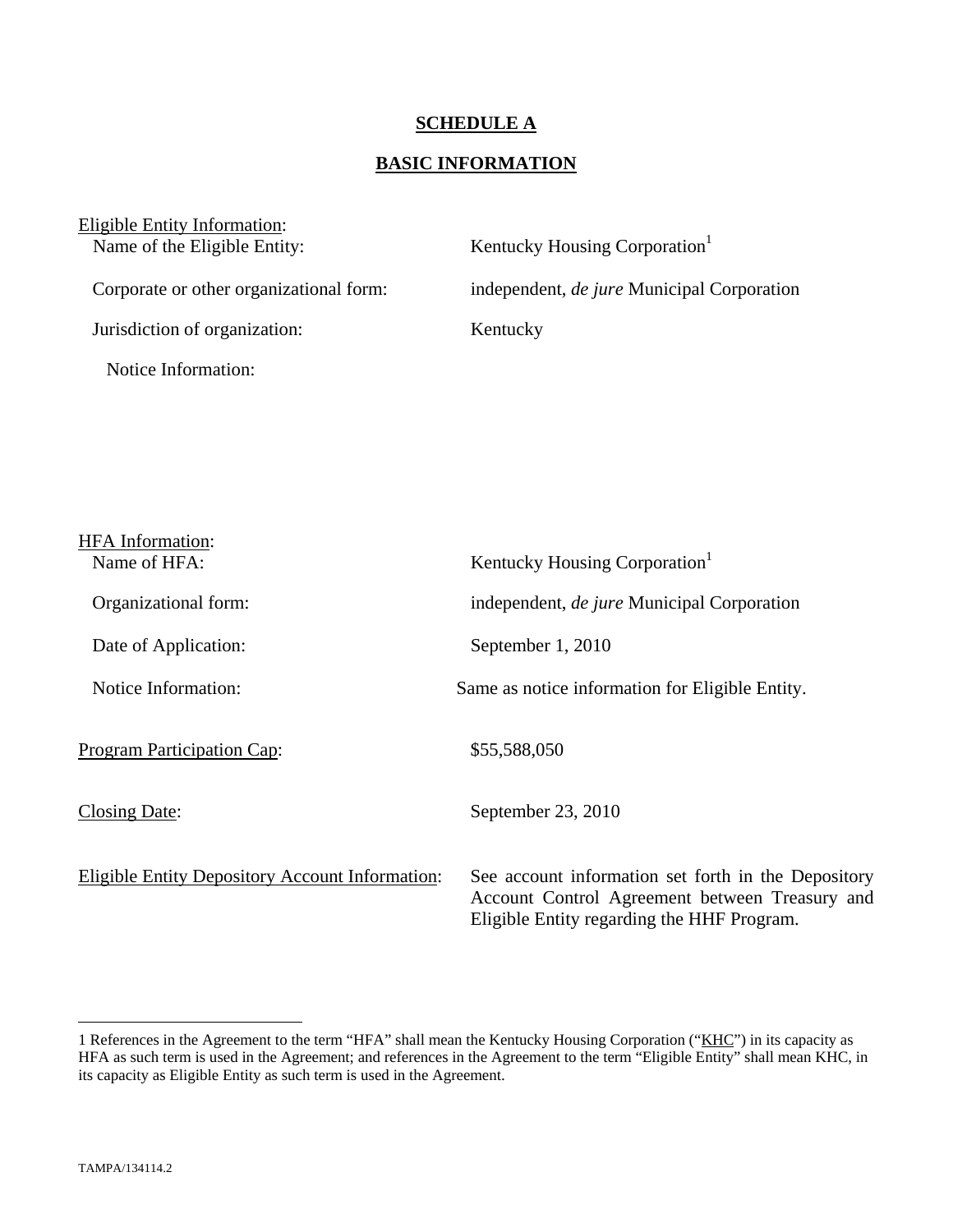#### **SCHEDULE B**

#### **SERVICE SCHEDULES**

The attached Service Schedules (numbered sequentially as Service Schedule B-1, Service Schedule B-2, et seq.) together comprise Schedule B to that certain Commitment to Purchase Financial Instrument and HFA Participation Agreement, entered into as of the Effective Date, by and among the United States Department of the Treasury and the undersigned parties.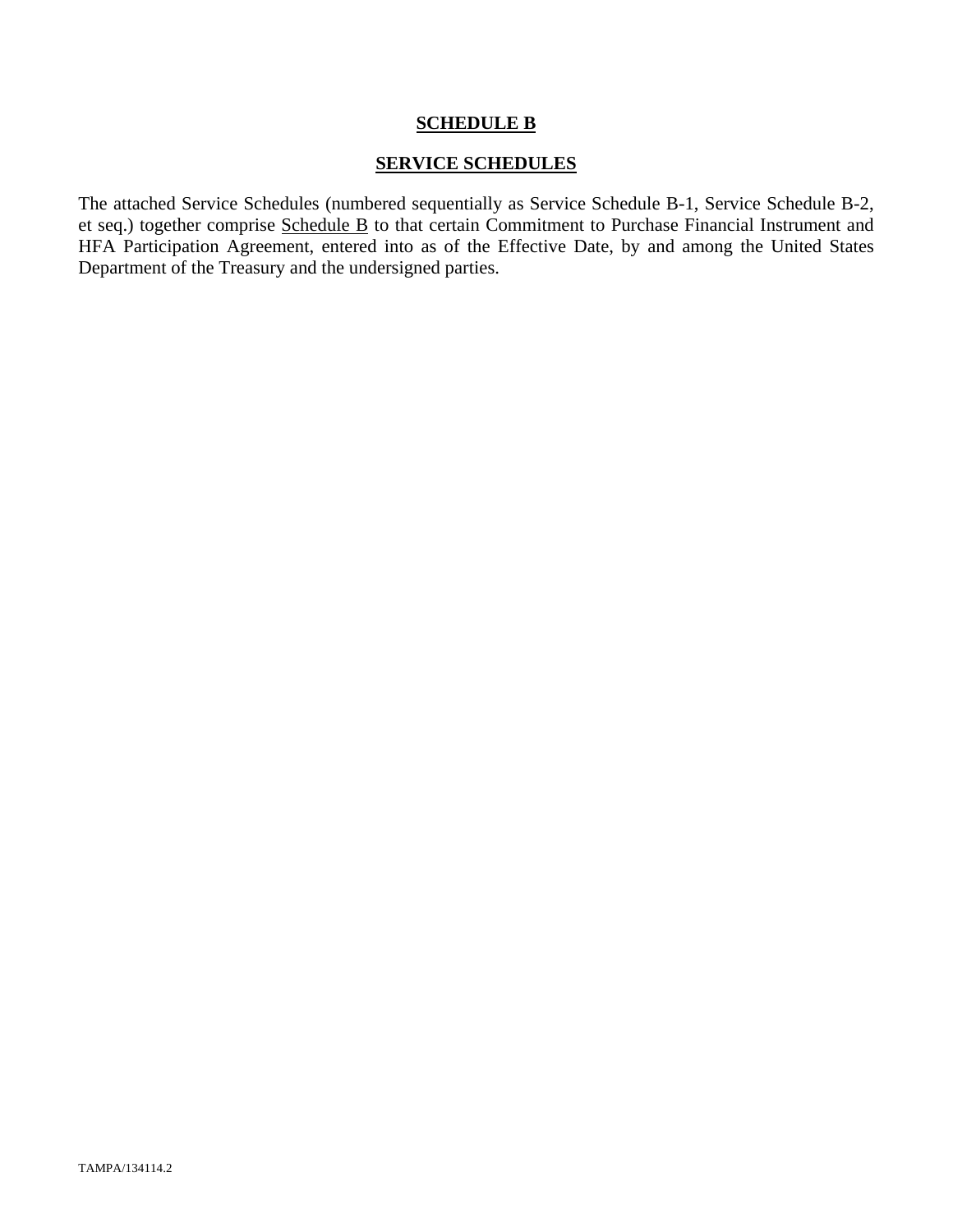# **SERVICE SCHEDULE B-1**

# **KENTUCKY HOUSING CORPORATION**

## **KENTUCKY UNEMPLOYMENT BRIDGE PROGRAM**

# **Summary Guidelines**

| 1. | <b>Program Overview</b>                                                             | The Kentucky Housing Corporation's (KHC) Kentucky<br>Unemployment Bridge Program (UBP) will provide funds to<br>lenders and servicers on behalf of qualified homeowners who<br>are delinquent on their mortgage payments or anticipate default<br>due to unemployment or substantial underemployment (loss of<br>income). Maximum assistance per household is set at \$10,000.<br>There is a time limit of 12 months for households to utilize the<br>assistance – assistance ends at the earlier to occur of 12 months<br>from the loan closing or receipt of \$10,000 in assistance, so long<br>as other conditions of eligibility are met and continue. Funds<br>will be available on a first-come/first-served basis.<br>Borrowers will enter the UBP through the statewide<br>Homeownership Protection Center operated by KHC.<br>Applications will be processed by housing counseling agencies<br>who will return the application to KHC for final underwriting,<br>loan closing, disbursements and loan servicing. Borrowers will<br>not be required to make any portion of the monthly payment. If<br>a household qualifies for the UBP, program funds will be used<br>for 100 percent of the monthly payment. |
|----|-------------------------------------------------------------------------------------|------------------------------------------------------------------------------------------------------------------------------------------------------------------------------------------------------------------------------------------------------------------------------------------------------------------------------------------------------------------------------------------------------------------------------------------------------------------------------------------------------------------------------------------------------------------------------------------------------------------------------------------------------------------------------------------------------------------------------------------------------------------------------------------------------------------------------------------------------------------------------------------------------------------------------------------------------------------------------------------------------------------------------------------------------------------------------------------------------------------------------------------------------------------------------------------------------------------------|
| 2. | <b>Program Goals</b>                                                                | To prevent avoidable foreclosure for homeowners who have<br>experienced loss of income due to unemployment or substantial<br>underemployment by providing funds to pay the household's<br>mortgage payments during the period of<br>unemployment/underemployment and for two months after re-<br>employment, if needed, up to the maximum dollar threshold for<br>assistance of \$10,000.                                                                                                                                                                                                                                                                                                                                                                                                                                                                                                                                                                                                                                                                                                                                                                                                                              |
| 3. | <b>Target Population /</b><br><b>Areas</b>                                          | The UBP will be available statewide. No specific population is<br>targeted. During the first 12 months of the UBP, \$10,000,000<br>will be set aside to serve rural counties.                                                                                                                                                                                                                                                                                                                                                                                                                                                                                                                                                                                                                                                                                                                                                                                                                                                                                                                                                                                                                                          |
| 4. | <b>Total Allocation</b><br>(Excluding<br><b>Administrative</b><br><b>Expenses</b> ) | \$45,628,184.51                                                                                                                                                                                                                                                                                                                                                                                                                                                                                                                                                                                                                                                                                                                                                                                                                                                                                                                                                                                                                                                                                                                                                                                                        |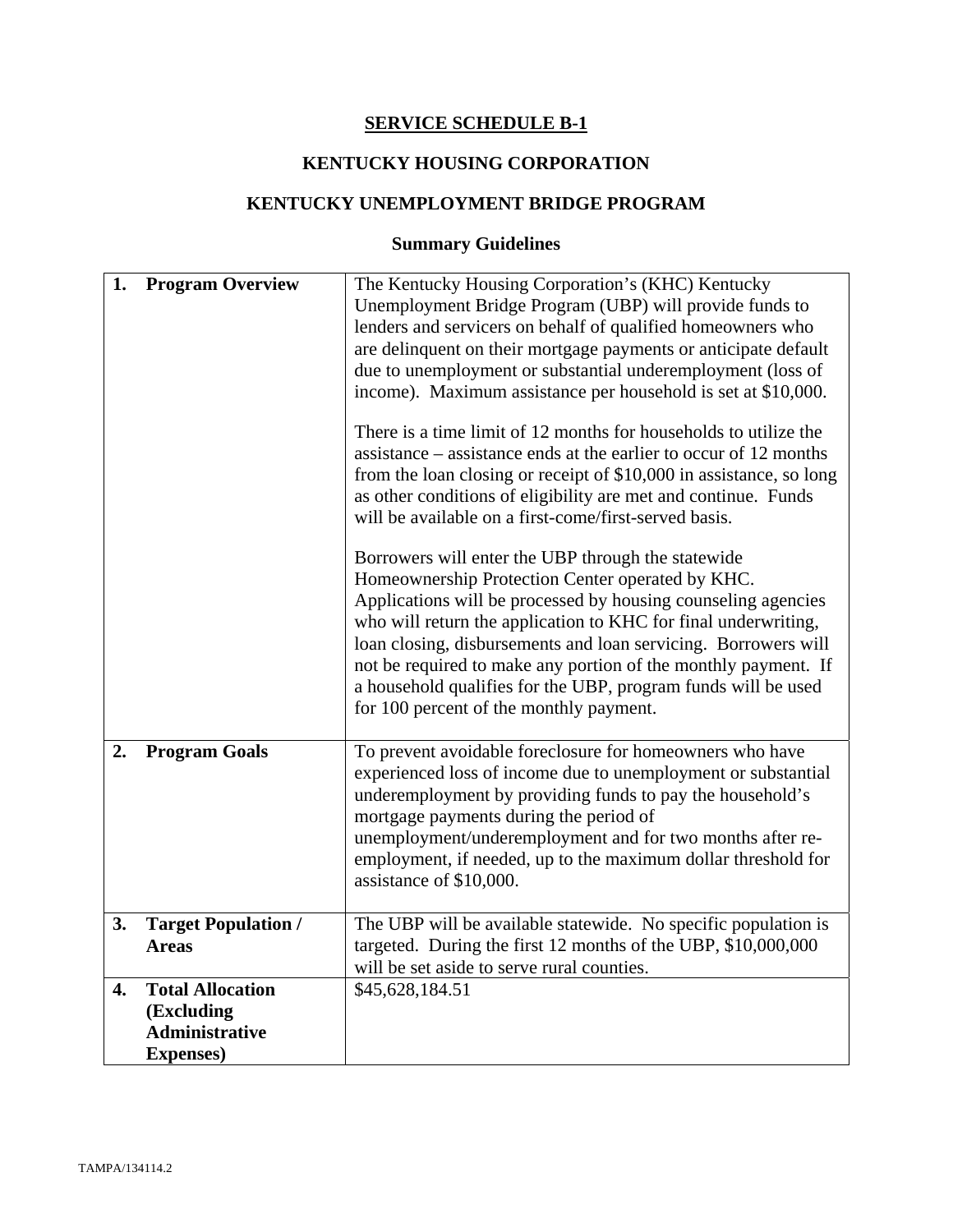| 5.<br><b>Borrower Eligibility</b><br>Criteria | All borrowers must submit a hardship affidavit<br>documenting inability to pay their mortgage.                                                                                                                                                                                                                                                                                                                                                             |
|-----------------------------------------------|------------------------------------------------------------------------------------------------------------------------------------------------------------------------------------------------------------------------------------------------------------------------------------------------------------------------------------------------------------------------------------------------------------------------------------------------------------|
|                                               | Housing counselors and KHC will determine eligibility for the<br>UBP. Eligible households must meet ALL of the following<br>requirements:                                                                                                                                                                                                                                                                                                                  |
|                                               | The homeowners must be legal U.S. residents.                                                                                                                                                                                                                                                                                                                                                                                                               |
|                                               | The financial hardship (loss of employment income)<br>٠<br>must have occurred after January 1, 2009.                                                                                                                                                                                                                                                                                                                                                       |
|                                               | Monthly payment of principal, interest, taxes and<br>$\bullet$<br>insurance (PITI) including both first and second lien<br>mortgages must exceed 31 percent of the borrower's<br>monthly gross income at time of application for the HHF<br>funds, including any unemployment benefits.                                                                                                                                                                    |
|                                               | The homeowner's cash reserves cannot exceed six<br>$\bullet$<br>months, excluding retirement. For purposes of the UBP,<br>"cash reserves" includes reasonable and sufficient funds<br>(as defined by the Internal Revenue Service Financial<br>Collection Standards) for the payment of food, clothing,<br>housekeeping supplies and miscellaneous household<br>expenses, out-of-pocket health care expenses, utilities,<br>child care and transportation. |
|                                               | The homeowner must be experiencing a financial<br>$\bullet$<br>hardship due to involuntary loss or reduction in<br>employment income documented by an executed<br>hardship affidavit. Unemployment or underemployment<br>as the result of a documented short-term disability will<br>also qualify.                                                                                                                                                         |
|                                               | Payments due on the homeowner's mortgage(s) must<br>have been current for 12 months preceding the<br>unemployment and/or underemployment event.                                                                                                                                                                                                                                                                                                            |
|                                               | The homeowner must agree to provide monthly<br>٠<br>verification of continued program-qualifying financial<br>hardship due to unemployment or substantial<br>underemployment during the term of UBP participation.                                                                                                                                                                                                                                         |
|                                               | The homeowner must be currently seeking employment<br>$\bullet$<br>and/or participating in a job training/educational<br>program with the goal of obtaining employment during<br>the term of assistance.                                                                                                                                                                                                                                                   |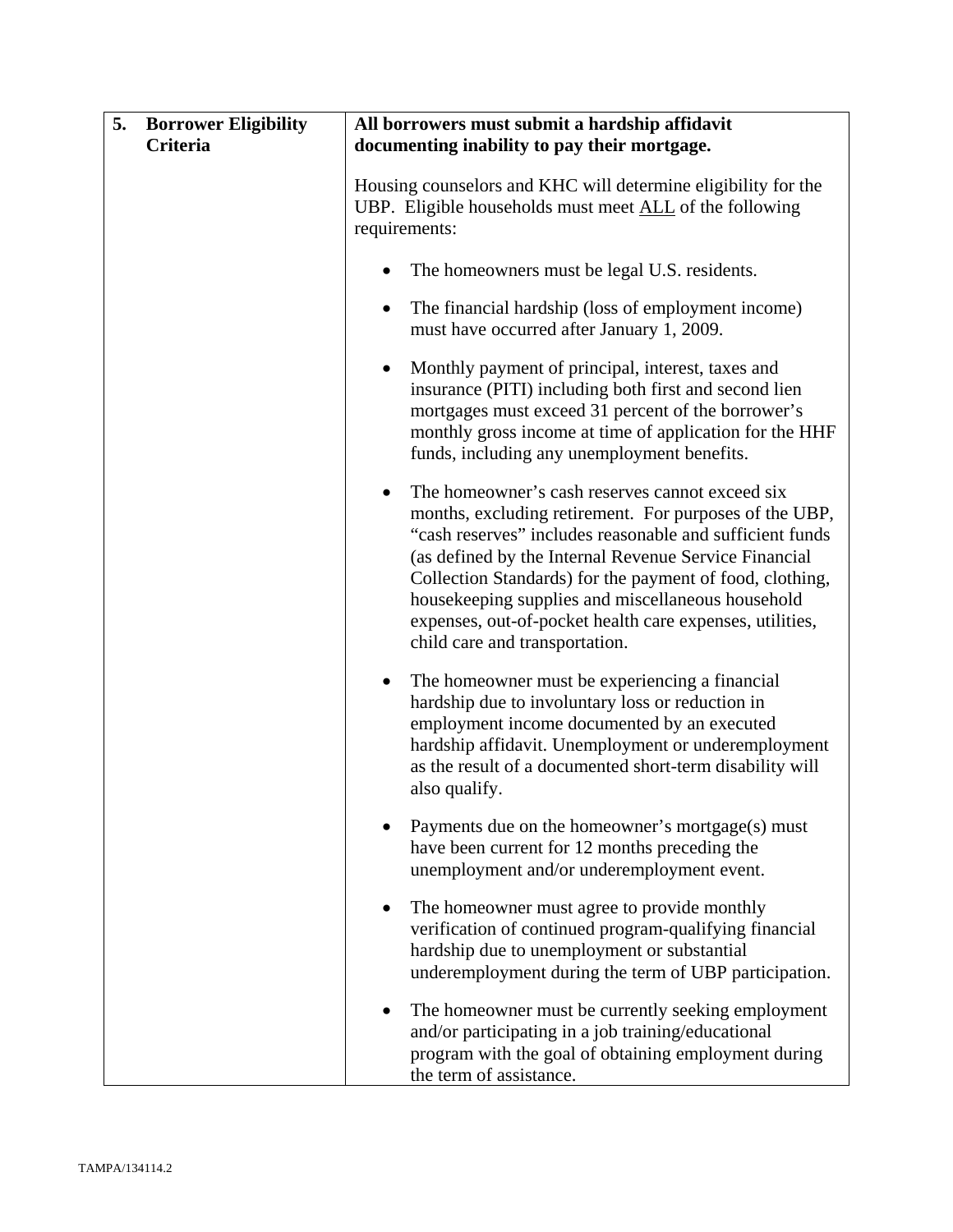| 6. | <b>Property / Loan</b>      | Property/Loan Eligibility Requirements:                                                                                                                                                                                                                         |
|----|-----------------------------|-----------------------------------------------------------------------------------------------------------------------------------------------------------------------------------------------------------------------------------------------------------------|
|    | <b>Eligibility Criteria</b> | Owner-occupied primary residence located in Kentucky.<br>$\bullet$                                                                                                                                                                                              |
|    |                             | Combined loan-to-value cannot exceed 125% and a<br>٠<br>maximum of \$275,000.                                                                                                                                                                                   |
|    |                             | Existing single-family homes or condominiums (attached<br>$\bullet$<br>or detached) and manufactured or mobile homes on<br>foundations permanently affixed to real estate owned by<br>the borrower.                                                             |
| 7. | <b>Program Exclusions</b>   | A household is not eligible for the UBP if:                                                                                                                                                                                                                     |
|    |                             | Borrower's total unpaid principal balances exceed<br>$\bullet$<br>\$275,000, including first and second mortgages<br>combined.                                                                                                                                  |
|    |                             | Borrower owns other real property<br>$\bullet$                                                                                                                                                                                                                  |
|    |                             | Borrower's hardship is a result of voluntary resignation<br>$\bullet$<br>of employment or voluntary reduction in hours or<br>income.                                                                                                                            |
|    |                             | Borrower has consummated a cash-out refinance after<br>$\bullet$<br>January 2009, unless the proceeds were used for<br>improvement of the subject property or for debt<br>consolidation (KHC reserves the right to make a final<br>determination in all cases). |
|    |                             | Borrower's application is for a second home or<br>$\bullet$<br>investment properties.                                                                                                                                                                           |
|    |                             | Borrower is participating in or eligible for other loss<br>mitigation options.                                                                                                                                                                                  |
|    |                             | Borrower does not occupy the property as its primary<br>residence.                                                                                                                                                                                              |
|    |                             | Borrower's present household income is sufficient to pay<br>mortgage expenses (mortgage payment does not exceed<br>31 percent of gross income).                                                                                                                 |
|    |                             | The UBP will not fund job training costs.                                                                                                                                                                                                                       |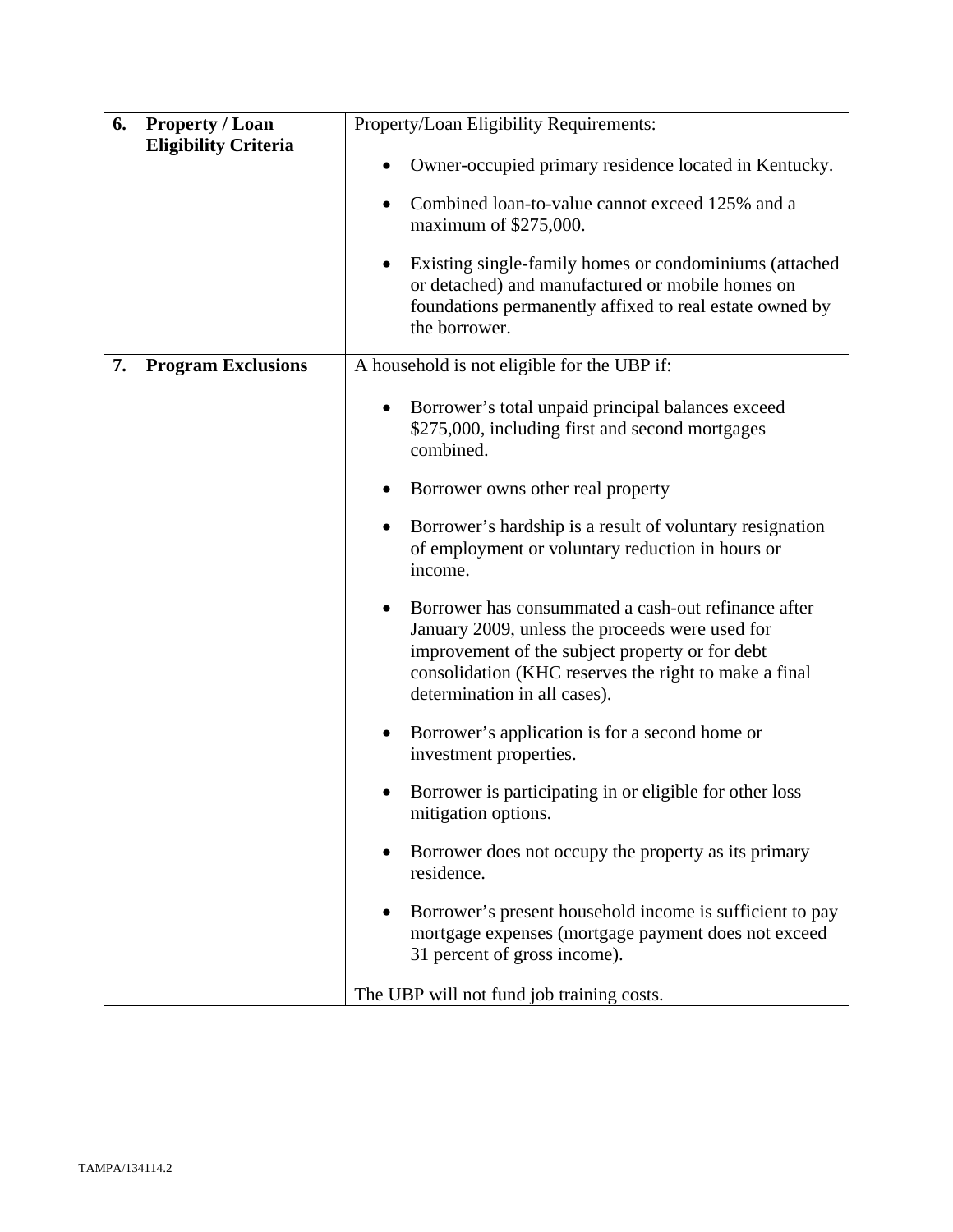| 8.<br><b>Structure of Assistance</b> |                                                                                                          | All assistance will be structured as a 0% interest, non-<br>amortizing, forgivable, nonrecourse loan, secured by a<br>junior lien on the property, which will be forgiven 20                                                                                                                                                                                                                                                                          |  |
|--------------------------------------|----------------------------------------------------------------------------------------------------------|-------------------------------------------------------------------------------------------------------------------------------------------------------------------------------------------------------------------------------------------------------------------------------------------------------------------------------------------------------------------------------------------------------------------------------------------------------|--|
|                                      |                                                                                                          | percent each year over five years.                                                                                                                                                                                                                                                                                                                                                                                                                    |  |
|                                      |                                                                                                          | The loan will only be repayable if the borrower sells the<br>property before the period expires and there is sufficient equity<br>to pay the loan.                                                                                                                                                                                                                                                                                                    |  |
|                                      |                                                                                                          | All funds returned to the UBP may be recycled until December<br>31, 2017, thereafter they will be returned to Treasury.                                                                                                                                                                                                                                                                                                                               |  |
| 9.                                   | <b>Per Household</b><br>Estimated Median - \$8,000<br><b>Assistance</b><br>Maximum Assistance - \$10,000 |                                                                                                                                                                                                                                                                                                                                                                                                                                                       |  |
|                                      | 10. Duration of Assistance                                                                               | Payment of assistance will end on the first to occur of: (1) 12<br>months from assistance loan closing date, (2) two months after<br>re-employment, (3) the expenditure of the maximum amount of<br>assistance $(\$10,000)$ or $(4)$ the household no longer complies<br>with other required program provisions.                                                                                                                                      |  |
|                                      |                                                                                                          | In the case of a new qualifying event of unemployment or<br>underemployment, the household may re-apply for assistance.<br>Provided, however that new assistance will be made available<br>only to the extent assistance is available, up to the maximum<br>total assistance for the household and the maximum time period<br>for assistance has not been exhausted.                                                                                  |  |
|                                      | 11. Estimated Number of<br>Participating<br><b>Households</b>                                            | KHC is estimating that between 4,500 and 5,700 households<br>will be served over the term of the UBP.                                                                                                                                                                                                                                                                                                                                                 |  |
|                                      | 12. Program Inception /<br><b>Duration</b>                                                               | KHC will implement the UBP in two stages, with the first loan<br>closings expected within 90 days after approval by Treasury.<br>This first phase of the UBP will serve as a pilot period. Full<br>implementation to all qualified borrowers statewide would be<br>within 180 days of approval of the plan by Treasury and is<br>anticipated to last three years.                                                                                     |  |
|                                      | 13. Program Interaction<br>with Other Programs<br>(e.g. other HFA<br>programs)                           | The UBP will be leveraged with existing programs including the<br>Homeownership Protection Center (HPC), the Homeownership<br>Education and Counseling Program funded through HUD and<br>KHC and the NeighborWorks Foreclosure Mitigation<br>Counseling Program (NFMC). Homeowners who participate in<br>the UBP will work with a KHC-approved counselor and utilize<br>the Homeownership Protection Center website for their initial<br>information. |  |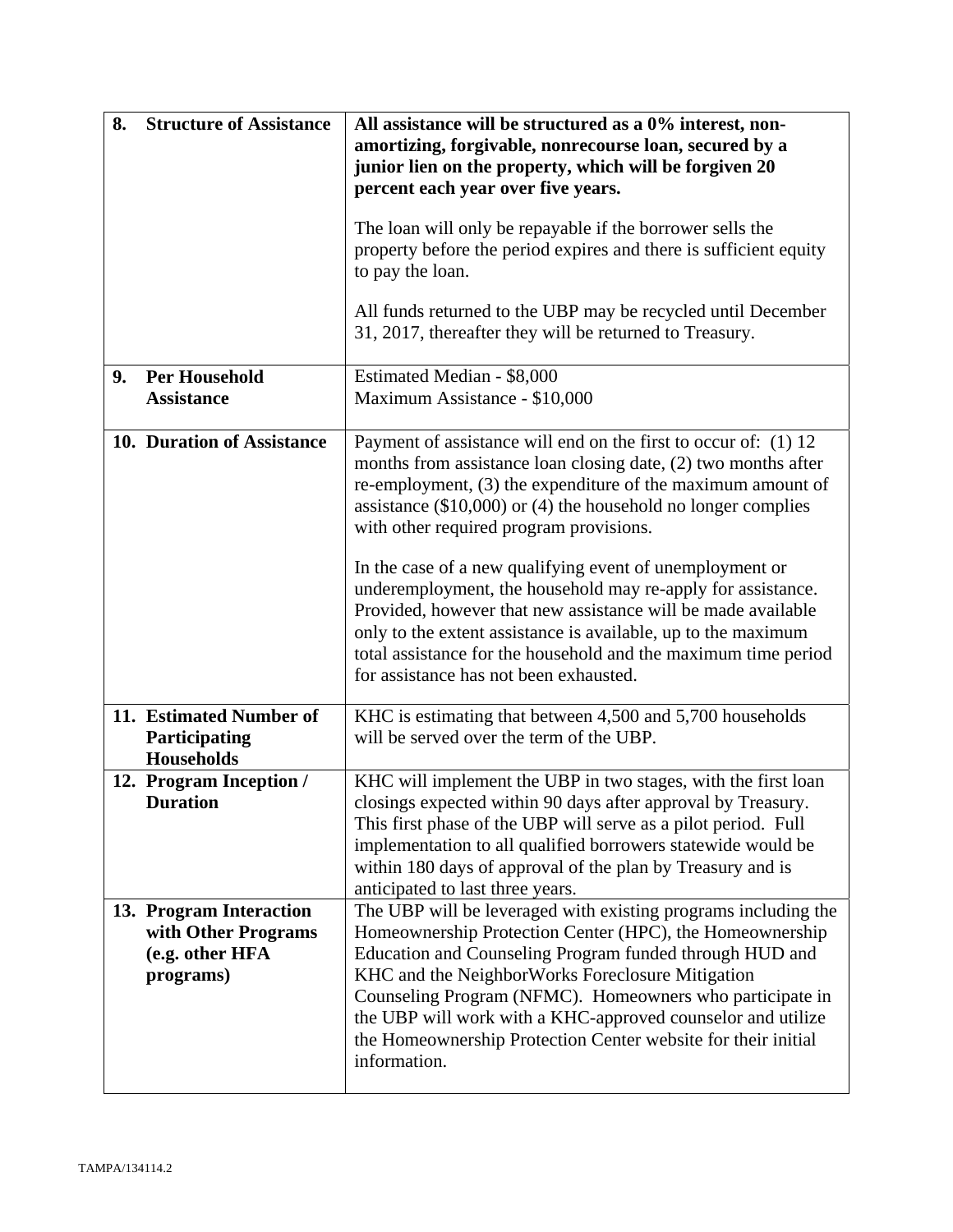| 14. Program Interactions<br>with HAMP                                   | KHC and housing counselors will assist borrowers in ensuring<br>households will have used all other loss mitigation options,<br>including HAMP UP, before being eligible for UBP funds.<br>HHF funds will only be used to pay for counseling that is<br>necessary and incidental to participation in the UBP program. |  |
|-------------------------------------------------------------------------|-----------------------------------------------------------------------------------------------------------------------------------------------------------------------------------------------------------------------------------------------------------------------------------------------------------------------|--|
| 15. Program Leverage with<br><b>Other Financial</b><br><b>Resources</b> | No investor match is required for this program.<br>This program will not be combined with other financial<br>resources.                                                                                                                                                                                               |  |
| 16. Qualify as an<br>Unemployment<br><b>Program</b>                     | $\boxtimes$ Yes<br>$\square$ No                                                                                                                                                                                                                                                                                       |  |